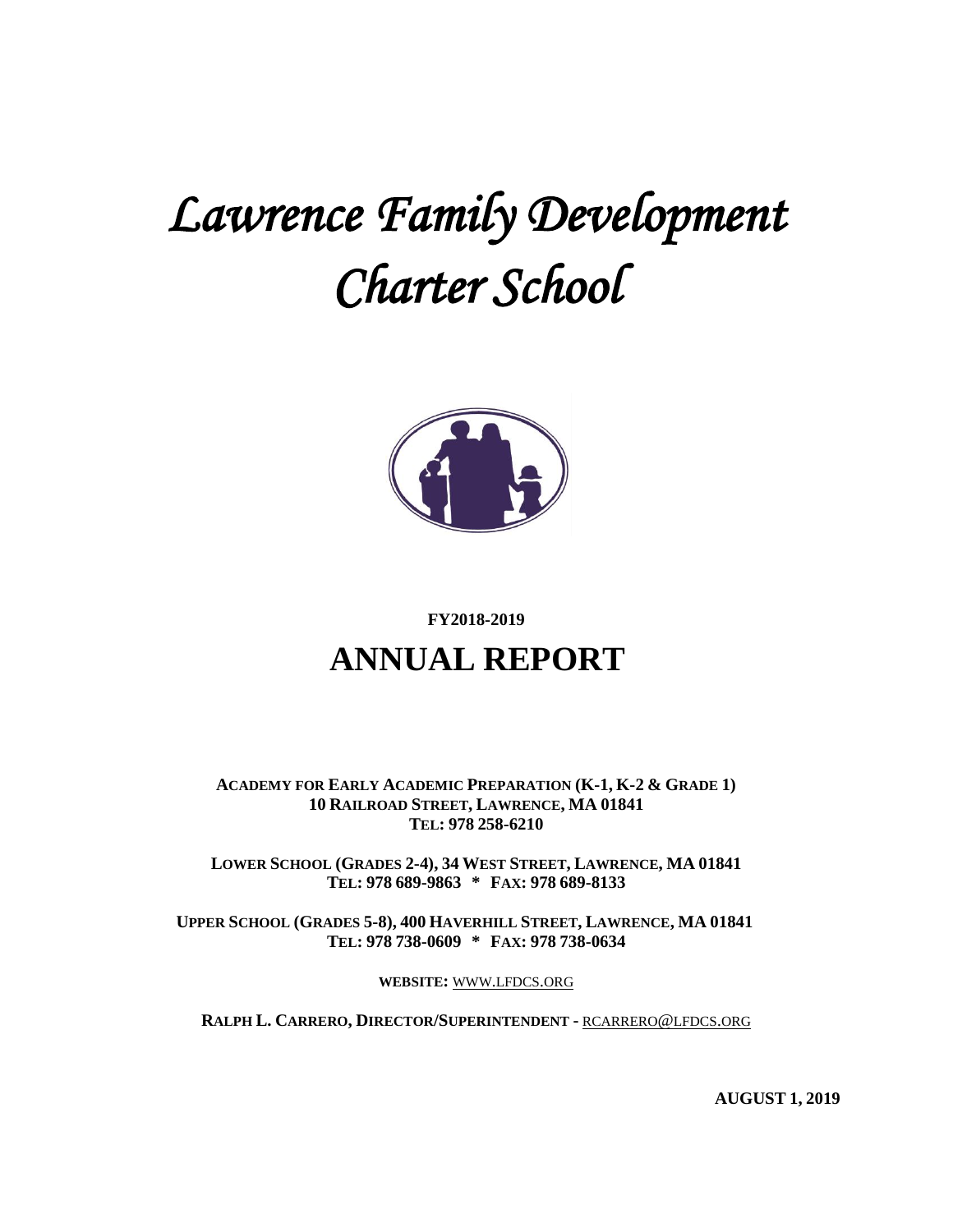# *Lawrence Family Development Charter School*

### **Table of Contents**

| LETTER FROM THE CHAIR OF THE BOARD OF TRUSTEES                              | $\mathbf{1}$   |
|-----------------------------------------------------------------------------|----------------|
| INTRODUCTION TO THE SCHOOL                                                  | $\overline{2}$ |
| SCHOOL PERFORMANCE AND PROGRAM IMPLEMENTATION                               | $2 - 12$       |
| <b>Faithfulness Charter</b><br>L.                                           | $2-6$          |
| Mission and Key Design Elements                                             | $2 - 3$        |
| Amendments to the Charter<br>$\bullet$                                      | 3              |
| Access and Equity: Discipline Data                                          | 4              |
| <b>Dissemination Efforts</b>                                                | $5 - 6$        |
| <b>Academic Program Success</b><br>П.                                       | 7-8            |
| <b>Student Performance</b>                                                  | $\overline{7}$ |
| Program Delivery                                                            | $7 - 8$        |
| III. Organizational Viability                                               | $9-12$         |
| Organizational Structure of the School<br>٠                                 | 9              |
| <b>Teacher Evaluation</b>                                                   | 9              |
| <b>Budget and Finance</b><br>٠                                              | $10 - 11$      |
| FY2019 Statement of Revenues, Expenses and Change in Net Assets (unaudited) | 10             |
| Statement of Net Assets for FY2019 (unaudited)<br>$\overline{\phantom{a}}$  | 11             |
| FY2020 Approved School Budget<br>$\overline{\phantom{a}}$                   | 10             |
| Capital Plan for FY2020                                                     | 12             |
| ADDITIONAL INFORMATION                                                      | 13-28          |
| Appendix A: Accountability Plan for FY2018-2019<br>٠                        | $13-15$        |
| Appendix B: Recruitment and Retention Plan                                  | $16-24$        |
| Appendix C: School and Student Data<br>$\bullet$                            | $25 - 27$      |
| Appendix D: Additional Required Information                                 | 28             |
| Key Leadership Changes                                                      | 28             |
| Enrollment                                                                  | 28             |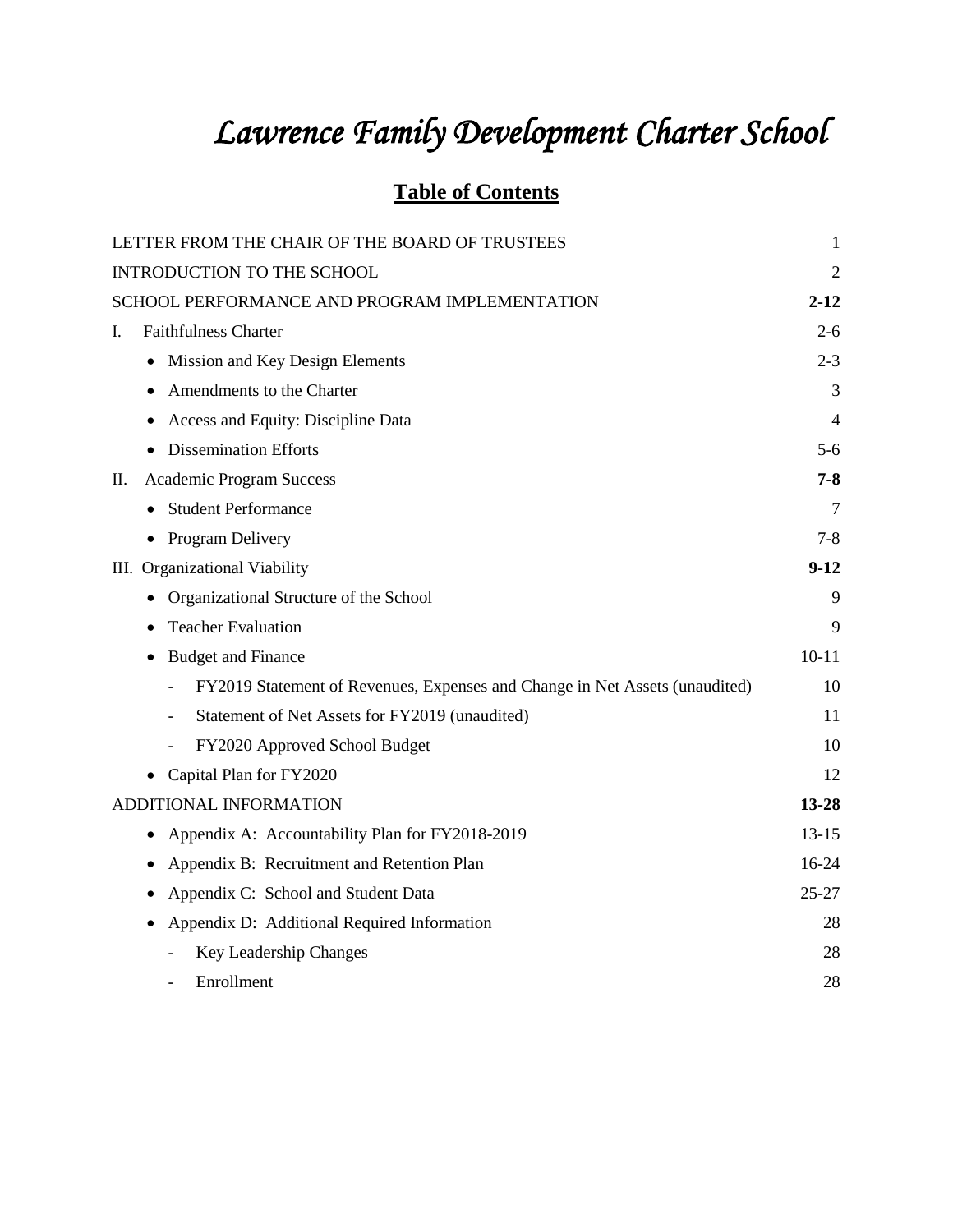#### **A MESSAGE FROM THE CHAIR OF THE BOARD OF TRUSTEES**

On behalf of the Board of Trustees, administration, teachers and staff, students and families that are served by Lawrence Family Development Charter School (LFDCS), we present this Annual Report which covers July 1, 2018 to June 30, 2019. This year LFDCS educated 756 students in grades Kindergarten-1 through 8. The school effectively managed its enrollment growth, which increases to 800 students by the year 2020. This FY2018-2019 Annual Report reflects our unwavering commitment to our mission: *strengthening families and building community.*

In FY18, LFDCS had a full CPR cycle for compliance in Civil Rights, Title One, Special Education and English as a Second Language programming. In FY19, LFDCS received 100% CPR compliance status and was pleased that two of these areas (Title 1 and ESL programs) were in full compliance at the time of the reviews. Civil Rights and Special Education enhancements were approved by ESE in FY19 after a small number of adjustments to the Parent-Student Handbook, the school website and the Employee Manual. LFDCS made civil rights protocol edits with adjustments to its Bullying Policy in the Parent-Student Handbook and added bullying prevention as part of staff training. LFDCS also adjusted its Special Education procedures for suspensions if suspensions exceed 10 consecutive school days, as well as revised Special Education program evaluation methods.

During FY19, extensive planning and revisions continued on LFDCS' new Data and Student Information System (SIS) called *Rediker*. The management of student and staff data, as well as attendance and gradebook modules and transcripts, are now used with full effectiveness. It also sends real-time/continuous transfer (SIF) of student, faculty and course information to the Massachusetts Department of Elementary and Secondary Education. Led by the Assistant Superintendent, two new work groups were formed: a *Rediker* technology implementation work group and an accountability and teacher support work group. These teams worked to refine data and strategically support teachers' abilities to maximize student growth, which included the FY19 newly-created role of Teacher Coach, an outcome of a FY18 evaluation by *SchoolWorks* suggesting expansion to teachers' induction and support. This past year LFDCS also invested in Eureka Math materials as a new Math series, and this investment was complemented by professional development for teachers. Six members of the Math Curriculum Committee attended a multi-day Eureka Math summer 2018 conference in Boston in order to extend their leadership to the Math Curriculum Committee for these new materials. LFDCS is now closely monitoring Math growth and achievement to ensure that Math continues as a key focus area of the curriculum and of students' progress.

FY19 saw the Wellness Committee work energetically on ways to more effectively communicate with parents and to revise policies on allergies and health alerts. The Wellness Committee met under the leadership of the Nutritional Services Director during a year of a full ESE review of Nutritional Services. The outcome of the committee's work was revised policies for health reporting by parents that will be included in the Parent-Student Handbook and allergies and other relevant health information stored in a new nursing database called SNAP. This year a new effort called *The Leader in Me* was initiated to inspire greatness, leadership and emotional health in all students. LFDCS teachers focused on the 7 Healthy Habits in their classrooms to foster leadership skills in students, to help students be active members of the LFDCS community and be involved and informed citizens.

Lawrence Family Development Charter School continues to move forward in its goals of professionalism and excellence in all aspects of its work with staff and students. With full recognition of the importance of the Board of Trustees' responsibility to monitor its effectiveness in overseeing policies and performance of LFDCS leadership, the Board embarked on three areas: a survey of board trustees' views of priorities, the timeliness of evaluations of the Director/Superintendent and a planned review of compensation levels and accomplishments of senior leadership members.

I hope that the highlights found in this FY2018-2019 Annual Report prompt readers and the Board of Trustees to share my enthusiasm for what the next year offers for our students and staff.

Sincerely,

Raquel Bauman, EdD, Chair, LFDCS Board of Trustees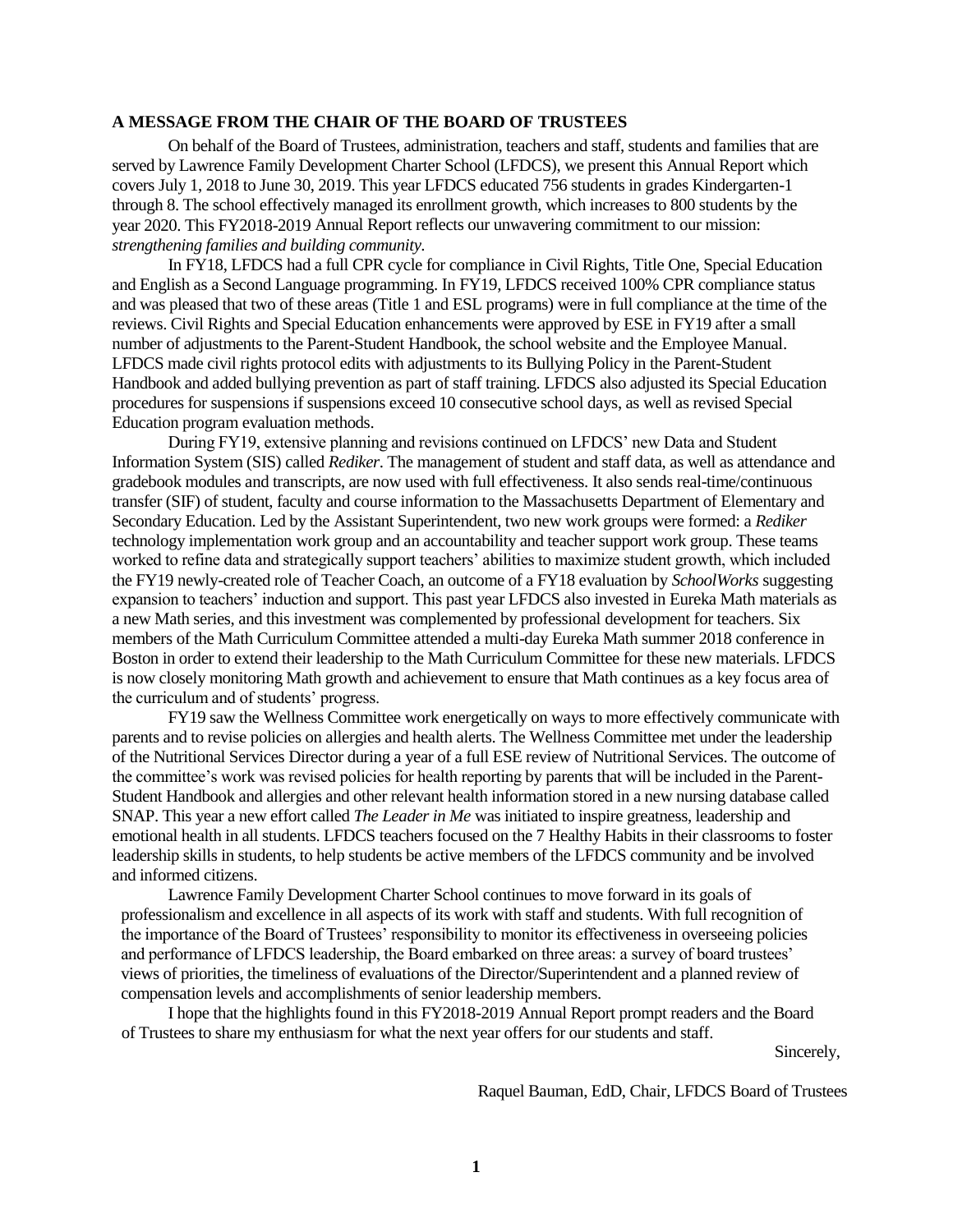#### **INTRODUCTION TO THE SCHOOL**

| <b>Type of Charter</b>                      | Commonwealth                                                                                    | <b>Location</b>                                | Lawrence, MA              |
|---------------------------------------------|-------------------------------------------------------------------------------------------------|------------------------------------------------|---------------------------|
| <b>Regional or Non-</b><br><b>Regional?</b> | Non-Regional                                                                                    | <b>Districts in Region</b>                     |                           |
| <b>Year Opened</b>                          | 1995                                                                                            | <b>Year(s)</b> Renewed                         | 2000, 2005,<br>2010, 2015 |
| <b>Maximum Enrollment</b>                   | $760*$                                                                                          | <b>Current Enrollment</b><br>as of 6/30/2019   | 756                       |
| <b>Chartered Grade Span</b>                 | K-1-Grade 8                                                                                     | <b>Current Grade Span</b>                      | K-1-Grade 8               |
| # of Instructional Days<br>per school year  | 180                                                                                             | <b>Students on Waitlist</b><br>as of 6/30/2019 | 265                       |
| <b>School Hours</b>                         | $K-1-Gr.1$<br>$7:45$ am-3:10pm<br>Grs. $2-4$<br>$7:45$ am-3:20pm<br>7:45am-3:30pm<br>Grs. $5-8$ | <b>Age of School</b>                           | 24 years                  |
| $*800$ students by 2020                     |                                                                                                 |                                                |                           |

#### **Mission Statement**

**Strong families, working in partnership with the school as advocates for academic achievement, will create an environment where every child has the opportunity to acquire the foundation skills and habits of mind that foster life-long learning, citizenship participation and personal fulfillment.**

#### **SCHOOL PERFORMANCE AND PROGRAM IMPLEMENTATION**

#### *I. Faithfulness to Charter*

#### **Mission and Key Design Elements**

LFDCS, in its 24 years of existence, has maintained the philosophy of its founders based on its Mission (see above) and the Key Design Elements through which it operates its charter and sets its accountability goals. The governance structure exemplifies the mission of the school by ensuring that the board make-up consistently has parents involved at every level of the school including its governance structure.

#### **Key design elements are:**

- **1. Parent Engagement -** Parents are engaged as "advocates for their children" as an essential element of our history.
- **2. Dual Language -** LFDCS designs its school with a dual-language mission to respond to the wishes of the founding parents that their language and culture would be taught.
- **3. Effective Teaching is Key -** LFDCS hires certified teachers in required fields who also hold high expectations for all students. LFDCS supports effective teaching through grade-level planning and schoolwide lesson plan templates using standards-based instruction. Instructional delivery is organized in grade-level units, and lesson plans are tiered to meet the needs of all students.
- **4. Partnerships -** LFDCS recognizes that community partners bring additional learning, enrichment and opportunities to our students and are consistent in inviting partners who support growth and achievement.
- **5. Governance and Leadership Structure –** Governance supports the vision and mission of LFDCS. LFDCS has a thirteen-member board, comprised of directors of LFD, Inc., the Management Organization, seven parents of students enrolled at the school, alumnus of the school, alumnus parents of the school and/or community stakeholders with knowledge of the school. A parent trustee serves on the Board and on the School Site Council to regularly inform board trustees on parent views of all aspects of curriculum, programs, student academic growth and any need for new policies.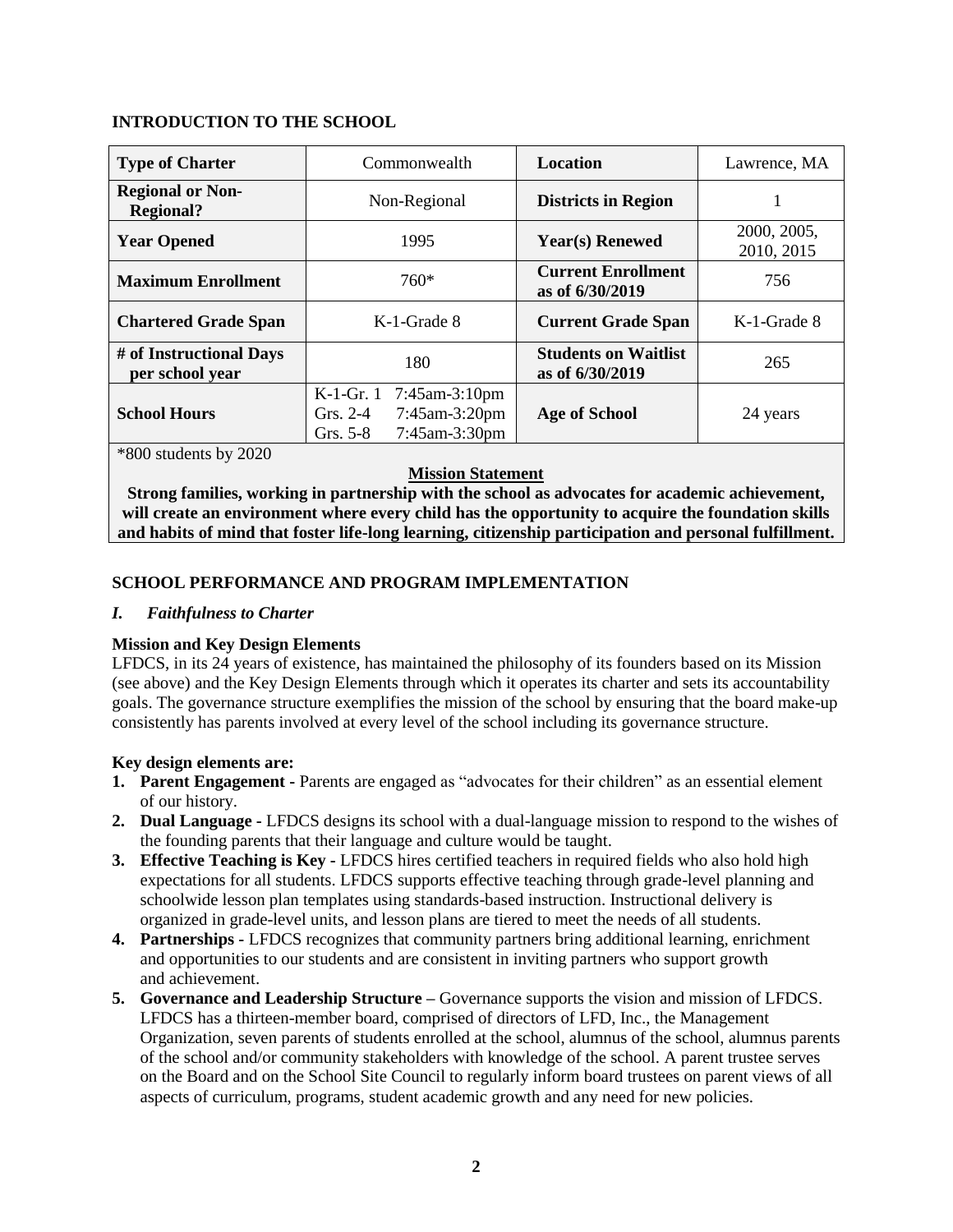The key evidence of how LFDCS implemented these design elements was demonstrated in FY2018-2019 by:

- **1. Parent Engagement** A new homework detention policy (grades 4-8) was developed and piloted in FY19 with students and their parents. This policy was then presented to the Board of Trustees for a vote for full implementation and added to the FY2019-2020 Parent-Student Handbook. Also, revisions to health policies and protocols were done this year by the Wellness Committee (which included a parent board representative in the year-long work of this committee) who looked at data tracking and communication related to students' health issues and allergies as they impact food served by the Nutritional Services Department and alerts and procedures managed by LFDCS teachers and nurses.
- **2. Dual Language -** More specific benchmarking of student progress in Spanish was added in FY18 and then fully implemented in FY19. To streamline the number of assessments done with students and to fully include Spanish language development in progress monitoring, a decision was made this year to use NWEA/MAP testing for progress monitoring in Spanish for the FY20 school year.
- **3. Effective Teaching is Key -** Teachers were closely monitored in FY19 for their certification status, and some teachers, not meeting expectations after one year, were notified with a June 1 deadline for continued employment. Additionally, beginning this year, LFDCS used a Teacher Career Ladder to engage, evaluate and compensate teachers in progressively-tiered stages of development—Novice Teacher to Developing Teacher to Career Teacher to Advanced Teacher to Master Teacher. LFDCS also prioritized teacher mentoring and induction in FY19 by expanding coaching with the addition of a Teacher Coach by implementing the results of a program evaluation done in FY18 by *SchoolWorks*. In FY2018-2019, the Innovative Learning Team (ILT) was established in lieu of the Technology Committee. The charge of the ILT focused on transforming lessons rather than using digital tools following the SAMR model by Dr. Ruben Puentedura. ILT members documented and shared their progress with grade-level peers. The restructuring of the Technology Committee and responsibilities from monthly sessions also allowed for a professional learning opportunity to be delivered in a professional development day where sessions could be longer than an hour. Surveys show professional learning opportunities for enhancing and growing digital skills are meeting staff satisfaction. LFDCS staff satisfaction grew from 78% to 90% from November 2017 to April 2019. The November 2017 TechTalk workshops focused on using one tool (Google Docs) where staff were given a choice to sign up for either an Introductory or Intermediate level. Ninety-three percent (93%) agreed that the content of the workshop will be useful in their work. Subsequent workshops offered a larger choice of topics, and consensus of the usefulness of workshop content varied from 68% in March 2018 to the most recent survey where 89% agreed that the content and strategies provided in the professional learning will be useful in their work.
- **4. Partnerships -** Partnerships in FY19 were expanded with two additional Merrimack College fellows (movement from two to four fellows in total for ESL and early childhood) which support teacher recruitment and development. Following a partnership established in FY18, the Iyer Foundation launched a new STEM partnership in FY19 which advanced competencies and financial support for expanded opportunities with robotics and coding in the STEM after school programs led by the STEM Coordinator.
- **5. Governance and Leadership Structure –** In FY19, LFDCS's recruitment consisted of replacing long-serving Board Trustees, some due to three 3-year term limits. Selections of their replacements have been completed with the selection of three new Board trustees who will be elected at the FY20 Annual Meeting. This year was also a year of engagement of the Board of Trustees as LFDCS prepares for re-chartering. The Board was involved in a Board self-evaluation as well as being involved in the evaluation of the Director/Superintendent (which was done in the past by Executive Committee trustees only).

#### **Amendments to the Charter**

There were no amendments for FY2018-2019.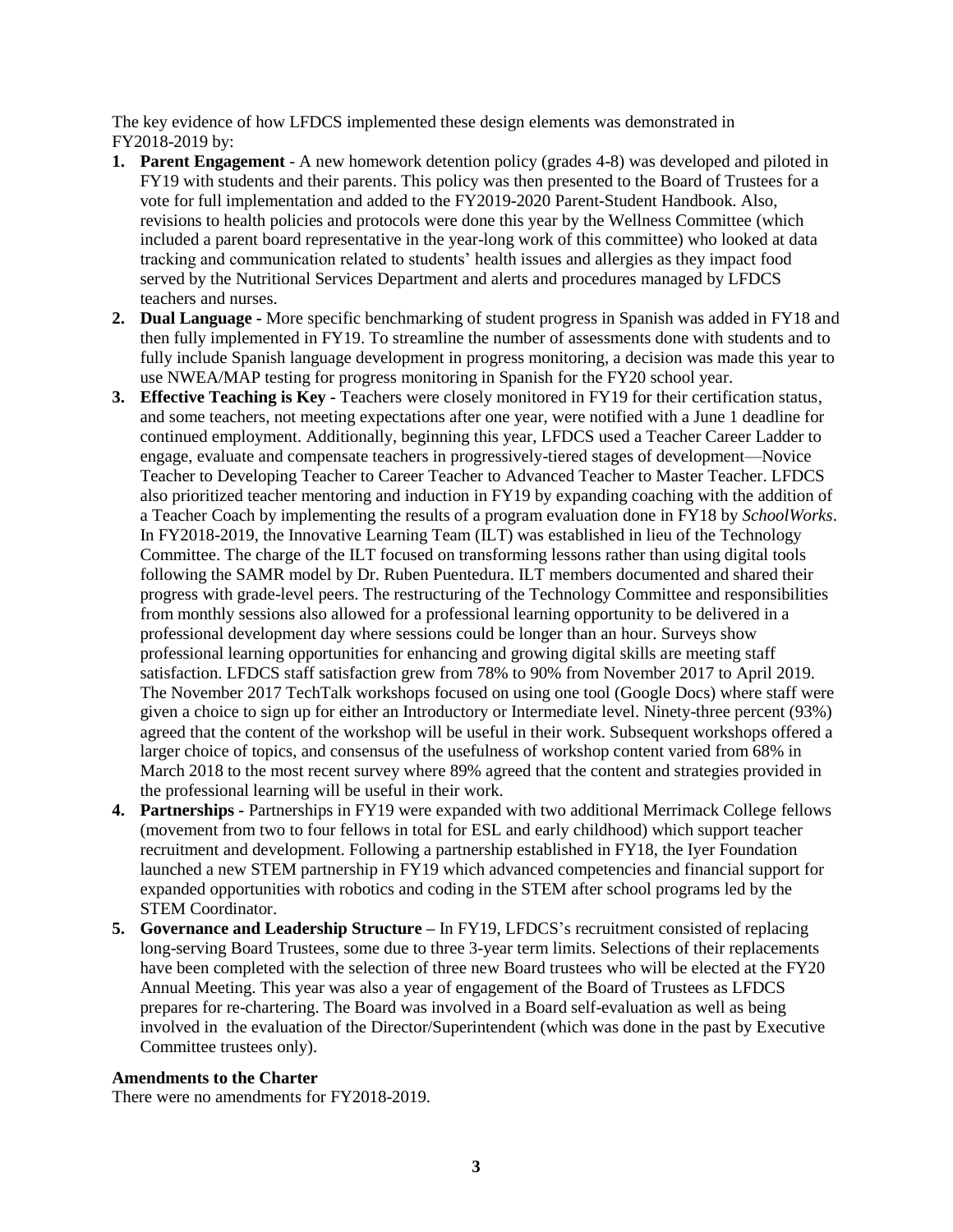#### **Access and Equity: Discipline Data**

| 2017-2018 Student Discipline        |                                                     |                                       |                                                          |                                                       |                                                      |
|-------------------------------------|-----------------------------------------------------|---------------------------------------|----------------------------------------------------------|-------------------------------------------------------|------------------------------------------------------|
| <b>Student Group</b>                | <b>Total</b><br><b>Number of</b><br><b>Students</b> | <b>Students</b><br><b>Disciplined</b> | <b>Percent In-</b><br><b>School</b><br><b>Suspension</b> | <b>Percent Out-</b><br>of-School<br><b>Suspension</b> | <b>Percent</b><br><b>Emergency</b><br><b>Removal</b> |
| <b>All Students</b>                 | 740                                                 | 33                                    | 0.0                                                      | 4.5                                                   | 0.0                                                  |
| <b>EL</b>                           | 215                                                 | 8                                     | 0.0                                                      | 3.7                                                   | 0.0                                                  |
| <b>Economically Disadvantaged</b>   | 477                                                 | 25                                    | 0.0                                                      | 5.2                                                   | 0.0                                                  |
| <b>Students with Disabilities</b>   | 55                                                  | 6                                     | 0.0                                                      | 10.9                                                  | 0.0                                                  |
| <b>High Needs</b>                   | 570                                                 | 26                                    | 0.0                                                      | 4.6                                                   |                                                      |
| Female                              | 400                                                 | 5                                     | --                                                       | --                                                    | 0.0                                                  |
| Male                                | 340                                                 | 28                                    | 0.0                                                      | 8.2                                                   |                                                      |
| American Indian or Alaska Native    | $\overline{0}$                                      | ۳                                     | --                                                       | $-$                                                   |                                                      |
| Asian                               | $\overline{0}$                                      |                                       |                                                          |                                                       |                                                      |
| African American/Black              | 6                                                   | $\Omega$                              | --                                                       |                                                       |                                                      |
| Hispanic/Latino                     | 728                                                 | 33                                    | 0.0                                                      | 4.5                                                   | 0.0                                                  |
| Multi-race, Non-Hispanic/Latino     | $\mathbf{0}$                                        | --                                    | $-$                                                      | $-$                                                   | --                                                   |
| Native Hawaiian or Pacific Islander | $\mathbf{0}$                                        | --                                    | --                                                       | --                                                    | --                                                   |
| White                               | 6                                                   |                                       |                                                          |                                                       |                                                      |

The data for suspensions, removals and expulsions shows no abnormal trends. LFDCS data is skewed due to relatively small numbers of total students overall and in the subgroups. Based on 2018-19 SSDR data submitted in June 2019, there have been no expulsions or emergency removal of any student at LFDCS. Out-of-School Suspensions during this charter term range from 2.0–4.5% for all students. During 2017-18 and 2018-19, a student with disabilities contributed disproportionately to the school suspension rate of 10.9% and 10% respectively. The student involved has been supported with a number of behavioral plans due to behavior and attention deficits. LFDCS Principal and Heads of School have a standing line item on their weekly meeting agenda to discuss specific students that includes discipline occurrences at all levels—from a minor issue that warranted a call home, to a major infraction that required suspension. It is discussed what the student did, the precipitating event and how to be proactive about preventing the problem in the future. Also noted in the meeting is how parent(s) will be involved, and a file is kept of all the details and which adult will observe and monitor the child going forward. The new data management system *Rediker* has provided a tool to record and update student discipline data that allows LFDCS to access the data easily and to see patterns and timelines around a particular student(s), a group of students and/or subgroups. To keep students in school and minimize suspensions, LFDCS always uses behavior plans, and to maximize that effort, the Principal has initiated behavior contracts with students who have multiple infractions.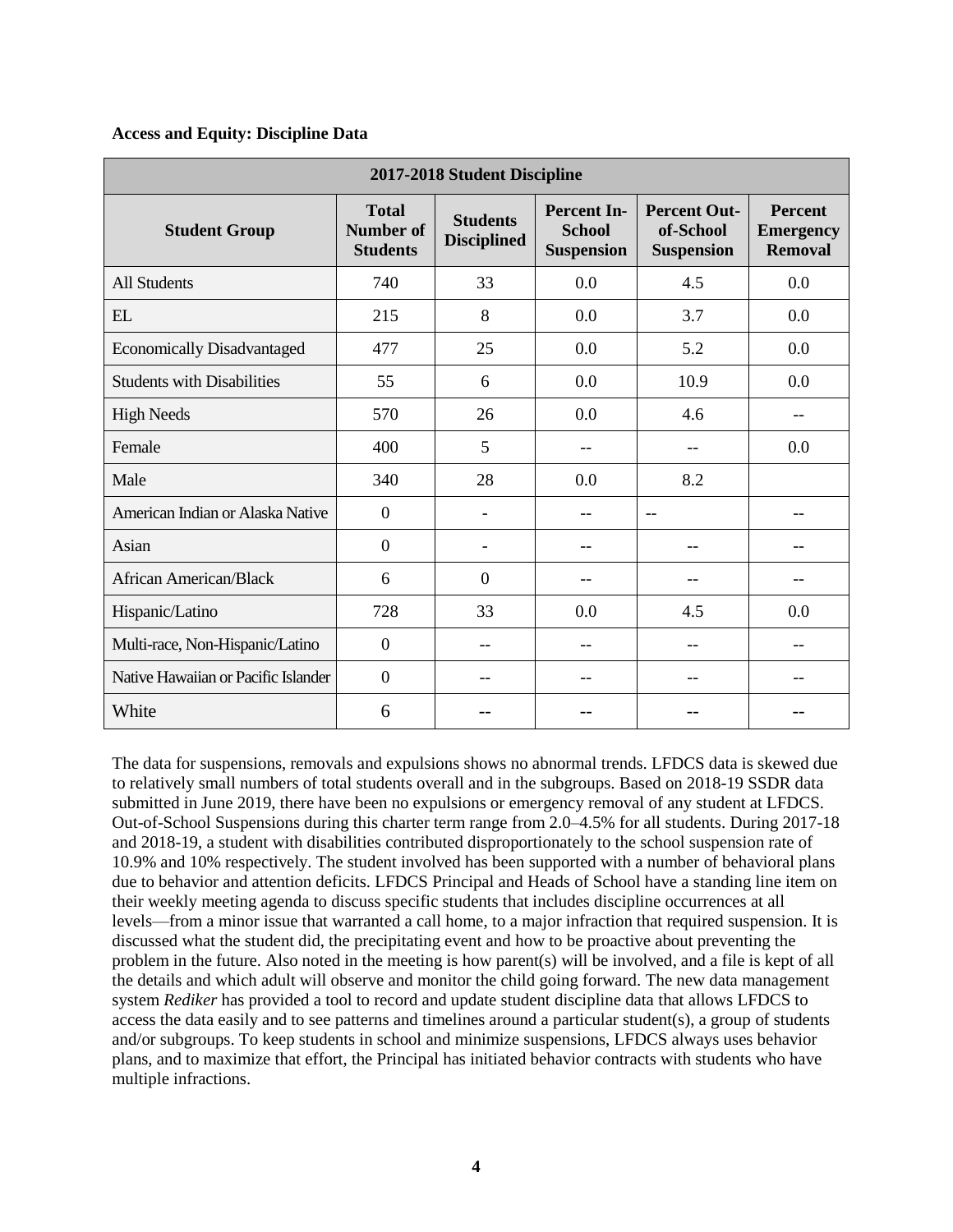| <b>Best Practice Shared</b>                                                                                                                                                                                                                                                                          | <b>Vehicle for</b><br><b>Dissemination</b>                                                                                                                                                                                                                                                                            | Who at the school<br>was involved<br>with the<br>dissemination<br>efforts?                                                                                                                                                                       | With whom did the school<br>disseminate its<br>best practices?                                                                                                                              | <b>Result of dissemination</b>                                                                                                                                                                                                                                                                                                                                                                                                          |
|------------------------------------------------------------------------------------------------------------------------------------------------------------------------------------------------------------------------------------------------------------------------------------------------------|-----------------------------------------------------------------------------------------------------------------------------------------------------------------------------------------------------------------------------------------------------------------------------------------------------------------------|--------------------------------------------------------------------------------------------------------------------------------------------------------------------------------------------------------------------------------------------------|---------------------------------------------------------------------------------------------------------------------------------------------------------------------------------------------|-----------------------------------------------------------------------------------------------------------------------------------------------------------------------------------------------------------------------------------------------------------------------------------------------------------------------------------------------------------------------------------------------------------------------------------------|
| • partnership with level<br>5 district to implement<br>key aspects of the<br>charter school's<br>program<br>• active participation in<br>district turnaround<br>efforts<br>• sharing resources or<br>programs developed at<br>the charter school<br>• hosting LPS educators<br>at the charter school | <b>Lawrence Family</b><br>Development, Inc.<br>shared its charter<br>school innovative<br>practices with the<br>Lawrence Public<br>Schools' Lawrence<br><b>Family Public</b><br>Academy<br>(LFPA). The<br>Lawrence<br>Public Schools'<br>School<br>Turnaround/Targeted<br>Assistance Project is<br>in its fifth year. | • Superintendent<br>• Assistant.<br>Superintendent<br>• RTI Coordinator<br>• Lead teachers on<br>loan with salaries<br>and benefits<br>reimbursed<br>• Stipends for Head<br>of Schools or<br>teachers as needed<br>Yearly disclosures<br>on file | Lawrence Public Schools'<br>Lawrence Family Public<br>Academy (LFPA), Lowell<br>St., Lawrence Public Schools'<br>School Turnaround/Targeted<br><b>Assistance Project</b><br>5-year contract | • Monthly meeting agendas and<br>minutes which are held by both<br>organizations<br>• City-wide MAP test results<br>• FY19 Budgets for School<br>Turnaround/Targeted Assistance<br>Project<br>• Calendars of dates for LPS and<br>LFDCS collaboration<br>• Disclosures/job descriptions<br>showing the work done by<br>LFDCS employees involved in<br>turnaround efforts by Lawrence<br>Family Development, Inc.<br>No Grant funds used |
| • partnerships with<br>other schools<br>implementing key<br>successful aspects of<br>the charter school's<br>program<br>• active participation in<br>district turnaround<br>efforts sharing<br>resources or programs<br>developed at the<br>charter school                                           | LFDCS organized its<br>RTI (Response to<br>Intervention) effort<br>for the Lawrence<br>Public Schools'<br>School<br>Turnaround/Targeted<br>Assistance Project at<br>LPS' Lawrence<br><b>Family Public</b><br>Academy.                                                                                                 | • Assistant.<br>Superintendent<br>• RTI Coordinator<br>• Lead teachers on<br>loan with salaries<br>and benefits<br>reimbursed<br>• Stipends for Head<br>of School or<br>teachers as needed<br>Yearly disclosures<br>on file                      | Lawrence Public Schools'<br>Lawrence Family Public<br>Academy (LFPA),<br>Lowell St., Lawrence Public<br>Schools' School<br>Turnaround/Targeted<br>Assistance Project 5-year<br>contract     | • RTI results (DIBELS & MAP<br>assessment); data charts for<br>groups and RTI folders for each<br>student<br>• RTI monthly meeting agendas<br>and minutes held by both<br>organizations LFD, Inc. (a<br>$501(c)(3)$ non-profit and<br>LFDCS's management<br>organization)<br>• Annual Reports for FY15, FY16,<br>FY17 and FY18<br>No Grant funds used                                                                                   |

#### **DISSEMINATION EFFORTS**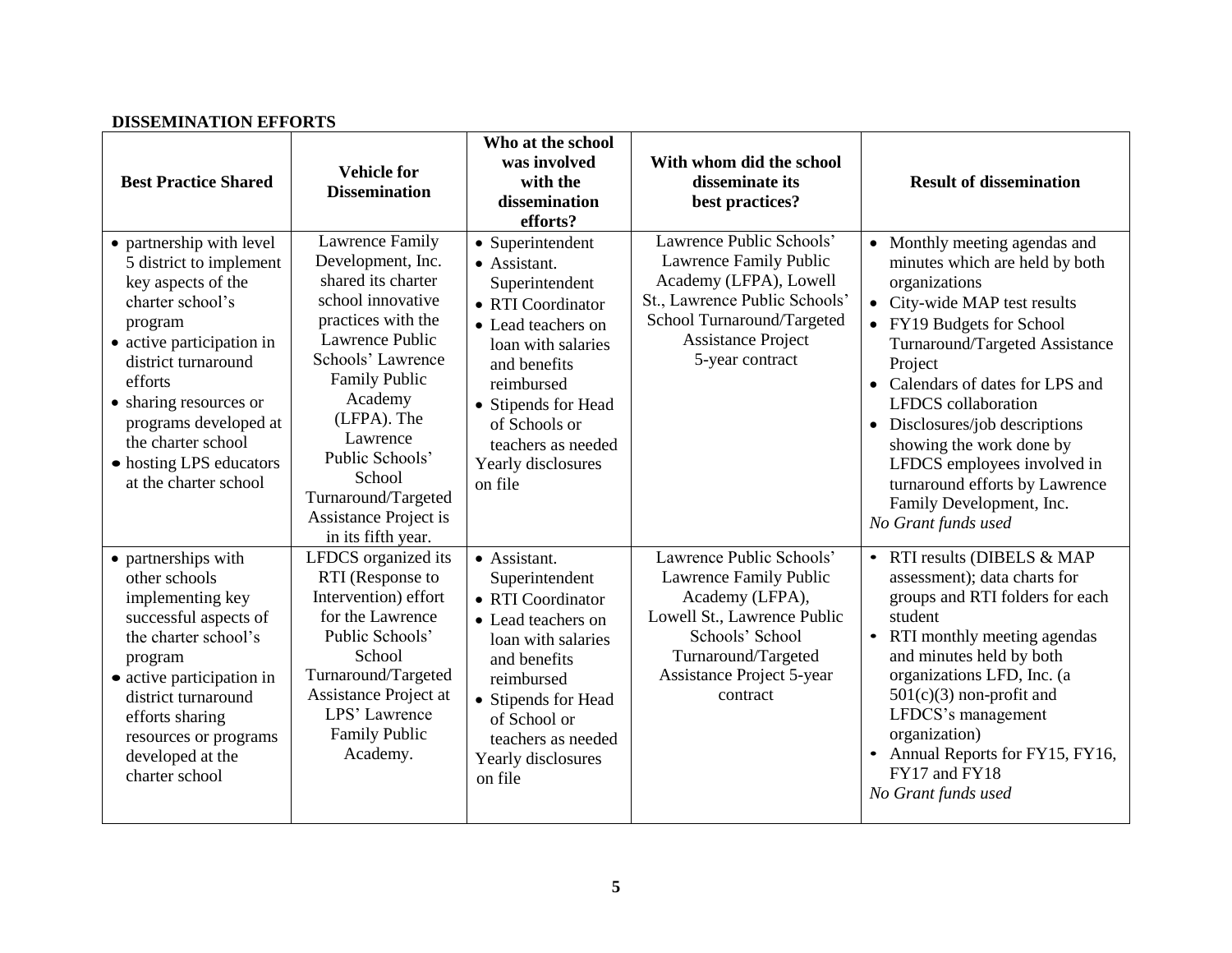| <b>Best Practice Shared</b>                                                                                                                                                                                                                  | <b>Vehicle for</b><br><b>Dissemination</b>                                                                                                                                                                  | Who at the school<br>was involved<br>with the<br>dissemination<br>efforts?                                                                                                                                                  | With whom did the school<br>disseminate its<br>best practices?                                                                                                                              | <b>Result of dissemination</b>                                                                                                                                                                                                                                        |
|----------------------------------------------------------------------------------------------------------------------------------------------------------------------------------------------------------------------------------------------|-------------------------------------------------------------------------------------------------------------------------------------------------------------------------------------------------------------|-----------------------------------------------------------------------------------------------------------------------------------------------------------------------------------------------------------------------------|---------------------------------------------------------------------------------------------------------------------------------------------------------------------------------------------|-----------------------------------------------------------------------------------------------------------------------------------------------------------------------------------------------------------------------------------------------------------------------|
| • partnerships with<br>other schools<br>implementing key<br>successful aspects of<br>the charter school's<br>program<br>$\bullet$ active participation in<br>district turnaround<br>efforts                                                  | Rotation of 2<br><b>LFDCS</b> lead teachers<br>who taught their<br>Lawrence Public<br>School colleagues<br>how to collaborate<br>on lesson plan<br>development and use<br>of Schoology.                     | • Lead teachers on<br>loan with salaries<br>and benefits<br>reimbursed<br>Yearly disclosures<br>on file                                                                                                                     | Lawrence Public Schools'<br>Lawrence Family Public<br>Academy (LFPA), Lowell St.,<br>Lawrence Public Schools'<br>School Turnaround/Targeted<br><b>Assistance Project</b><br>4-year contract | • Team Leadership<br>mtgs./organizational charts<br>• Lesson Plan artifacts in<br>Schoology<br>• Effect of implementation of<br>LFDCS curriculum<br>No Grant funds used                                                                                               |
| • with other schools<br>implementing key<br>successful aspects of<br>the charter school's<br>program<br>• active participation in<br>district turnaround<br>efforts<br>• sharing resources or<br>programs developed at<br>the charter school | Beginning in FY17,<br>LFDCS adopted the<br>LFPA assessment<br>tool by using MAP,<br>adding a common<br>benchmark<br>assessment - adding<br>Schoology as<br>common lesson<br>planning tool at<br><b>LFPA</b> | • Assistant<br>Superintendent<br>• RTI Coordinator<br>• Lead teachers on<br>loan with salaries<br>and benefits<br>reimbursed<br>• Stipends for Heads<br>of School or<br>teachers as needed<br>Yearly disclosures<br>on file | Lawrence Public Schools'<br>Lawrence Family Public<br>Academy (LFPA), Lowell St.,<br>Lawrence Public Schools'<br>School Turnaround/Targeted<br><b>Assistance Project</b><br>4-year contract | • Team Leadership<br>mtgs./organizational charts<br>• Lesson Plan artifacts in<br>Schoology<br>• Effect of implementation of<br>LFDCS curriculum<br>No Grant funds used                                                                                               |
| • presented at<br>professional<br>conferences about its<br>innovative school<br>practices                                                                                                                                                    | Submitted proposals<br>to MASSCUE and<br><b>National Charter</b><br><b>School Association</b><br>Conference, Selected<br>for the MASSCUE<br>Conference.                                                     | • Digital Instructor<br>• ILT (Innovative<br>Learning Team<br>members<br>(teachers)                                                                                                                                         | Conference attendees at<br><b>MASSCUE</b> sessions                                                                                                                                          | • Conferences' bios of presenters,<br>slides, agenda<br>• TechTalk resources, handouts and<br>Videotapes<br>· Schoology-housed artifacts<br>• Participants conferences<br>registration and session<br>evaluations<br>Grant funds from Fund 140 and<br><b>Fund 305</b> |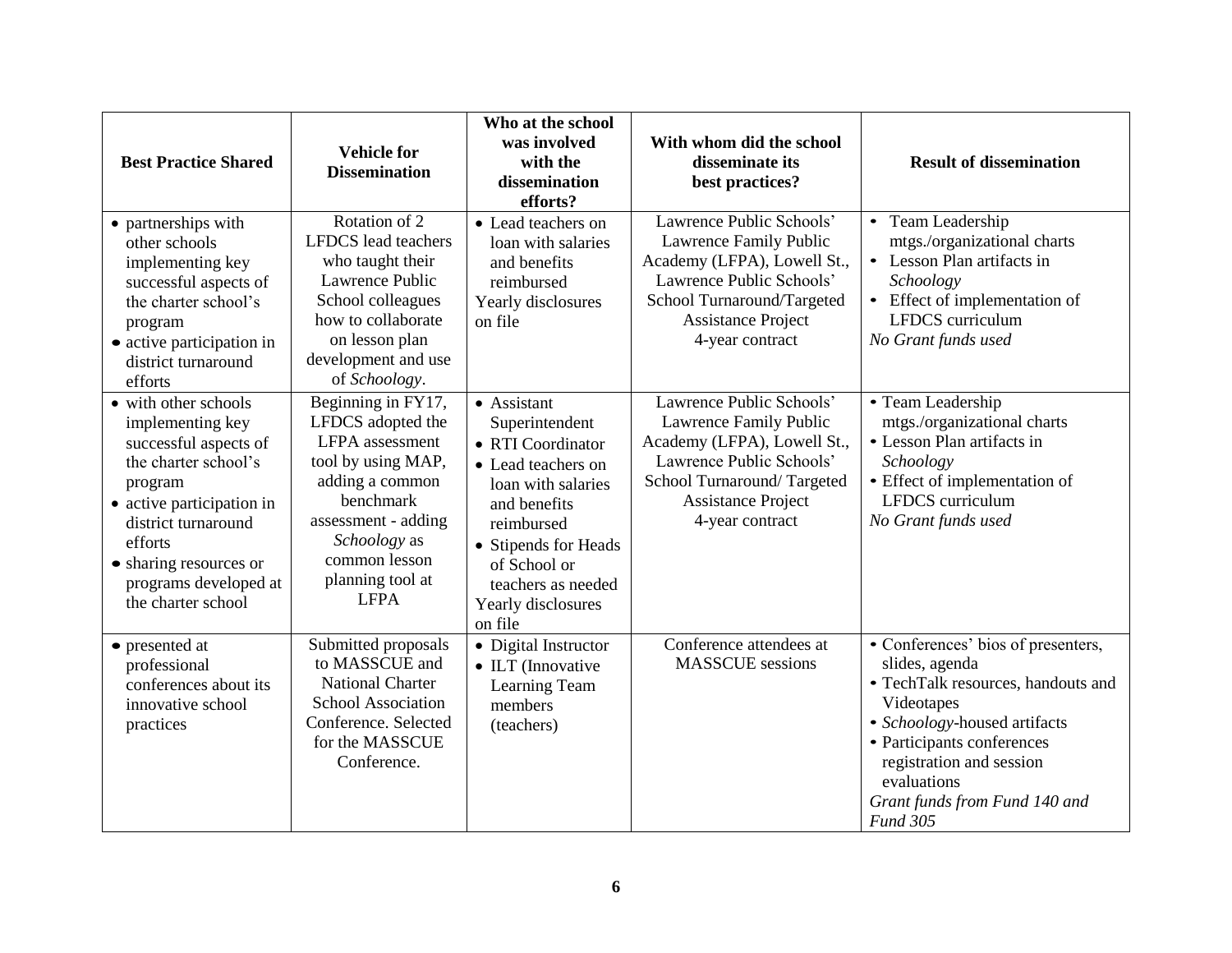#### *II. Academic Program Success* **Student Performance Next Generation MCAS data for Spring 2018 Assessments**

<http://reportcards.doe.mass.edu/2018/04540205>

| <b>Overall Classification</b>            | <b>Accountability Percentile</b> | <b>Progress Toward Improvement</b><br><b>Targets</b> |
|------------------------------------------|----------------------------------|------------------------------------------------------|
| 2018                                     | 2018                             | 2018                                                 |
| Not requiring assistance or intervention | 66                               | 35% - Partially meeting targets                      |

#### **2018-2019 Student Performance on Internal Assessments Campus Level Data**

*Measures of Academic Progress (MAP) Spring 2018 Students at or Above Benchmark:*

- Reading (grades K-2 to 8)  $80\%$
- Math (grades K-2 to 6)  $79.6\%$
- Science (grades  $4 \text{ to } 8$ )  $82.6\%$
- 76.3% of students in grades 3-8 scored at or above grade level on spring ELA L-FAST (internal) assessments
- 70.6% of students in grades 3-8 scored at or above grade level on spring Math L-FAST (internal) assessments
- 82% of students in grades 4-8 scored at or above grade level on spring Science L-FAST (internal) assessments
- 79.1% of students in grades K-1-8 scored at or above grade level on spring Spanish L-FAST (internal) assessments

#### **Program Delivery**

#### *Curriculum and Instruction*

Lawrence Family Development Charter School actively tracks curriculum and instruction expectations. LFDCS's curriculum standards are guided by the expectations of the Board of Elementary and Secondary Education (BESE). In response to the March 2017 vote by the (BESE) to revised learning standards for Mathematics and English Language Arts and Literacy (ELA), LFDCS purchased new ELA (Journeys) and Math (Eureka) materials. In FY19, the transition to new ELA materials was relatively smooth, and teachers used modified lesson plans and instruction to accommodate smaller groups and individualized reading, which complemented whole-group instruction. The Math materials transition was not as smooth, and ongoing professional development continues from FY19 into FY20. During FY18 and FY19, based on the work of the ELA and Math Curriculum Committees, who work under the guidance of the Principal, new curriculum maps were built and then newly-designed unit and lesson plans were developed. When LFDCS adopted Eureka Math, the new series significantly adjusted the way Math at LFDCS is taught. To ensure that student learning is maximized, MAP testing and RTI were used to monitor students' progress with the changed curriculum and instructional techniques. Benchmark assessments showed where students and teachers were slow to transition to the new series, and the administration kept a critical eye on student growth. The new position of Teacher Coach, which reports to the Assistant Superintendent, monitored Eureka lessons and supported continuous learning by mentors with their mentees. Fullday professional development sessions also helped to "on-board" teachers to the new Math and ELA materials and curriculum standards.

Led by the Principal, a new Social Studies Curriculum Committee was formed during FY19. This committee looked at the newly-released Social Studies standards and how to implement them at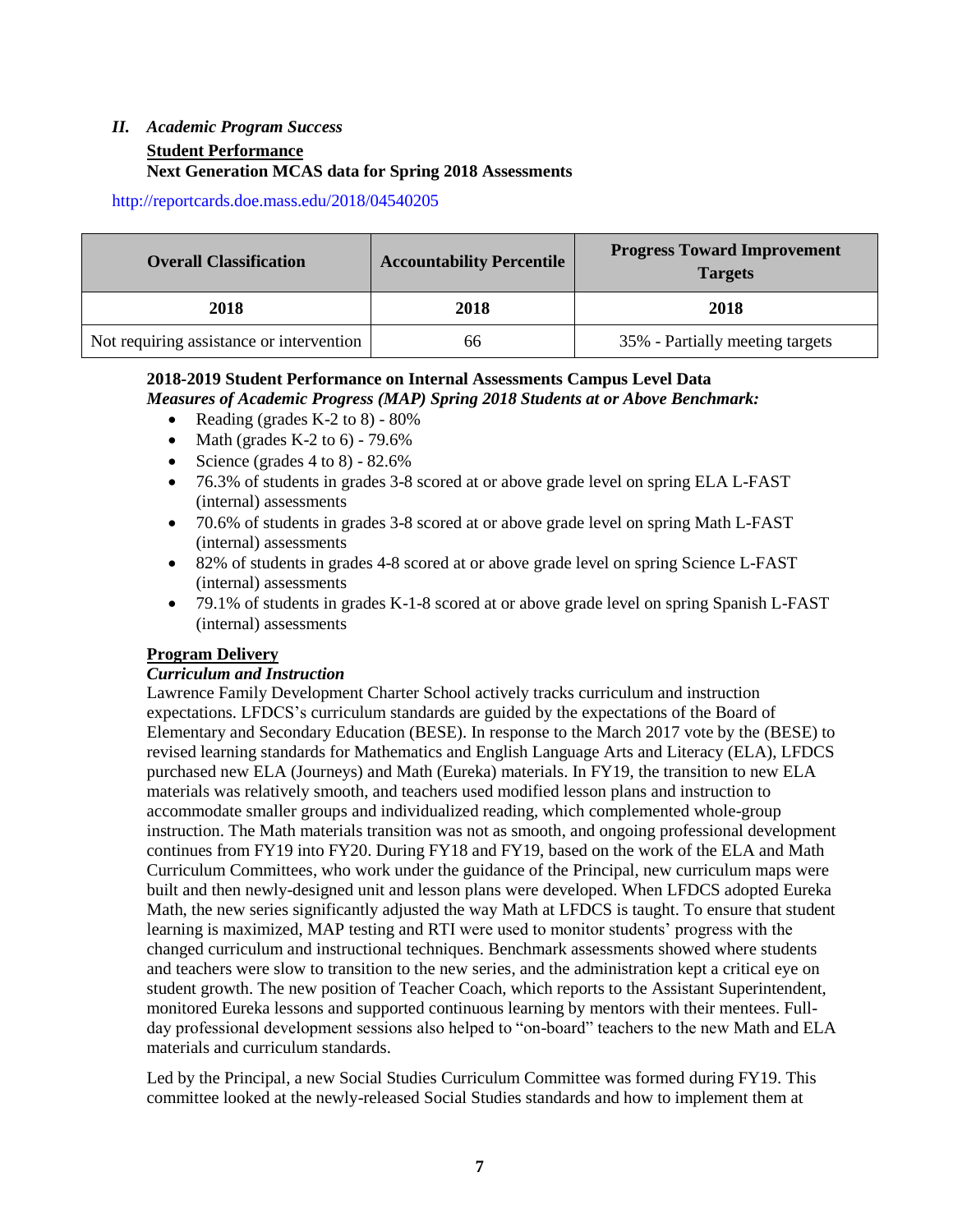LFDCS. After reviewing materials, Social Studies standards/curriculum maps, lesson plans and assessments were developed this year by the committee. This work allowed for accountability vertically between grades and horizontally across classrooms to meet the needs of all students. Schedules at the Upper School were revised, and a plan was developed to add an additional Social Studies teacher to the Upper School to work with grades 7 and 8 in FY2019-2020. To further support Social Studies, LFDCS reviewed the feasibility of a pilot project with the instructional software IXL in Social Studies in order to add additional resources for students.

Instruction was also enhanced this year by enriching teacher induction and mentoring. In FY2017-18, *SchoolWorks* was engaged to evaluate the mentoring and teacher induction program. Based on their feedback, the mentoring and teacher in-service program at all levels was enhanced to impact instruction in FY19 and beyond. This redesign was complemented by a new Teacher Career Ladder designed for both teachers' development and to align with compensation levels. Overseeing mentoring and induction was a Teacher Coach/RTI Coordinator, who works under the guidance of the Assistant Superintendent. This new framework ties instructional practices of teachers to data points and ensures the faithfulness of interventions for students needing additional support and resources for curriculum mastery. Enhancements to the mentor program included monthly scheduled meetings as "Mentor-Led" presentations for new and second-year teacher-hires. Mentor training was also transformed for FY19 when all mentors completed a 4-hour training on the concepts of goal-setting, observations, needs of new teachers, collegial verbiage and communication, building trust and providing feedback. Mentors were assisted throughout the year with resources, and guidelines were distributed through the online learning management system which was used for continuous and relevant discussion and reflection. Additionally, following a new and required mentor training program, mentors adapted their mentor logs and observations sheets (which provided additional availability for scheduled observations) and goal-setting worksheets—completed by both mentors and mentees.

During this year, *Destiny*, the library database system, was enhanced as a research resource so that teachers and students could access collections electronically as an extension to the curriculum and to augment other school resources. A Digital Instructor helped teachers use technology more effectively which creates opportunities for students' engagement with the curriculum. The Digital Instructor helped teachers to extend students' critical thinking by using a SAMR model (by Dr. Ruben Puentedura) to transform lessons of the curriculum in a meaningful, reflective way versus only a simple use of digital tools. For differentiation and inclusion of SEI standards and for technology integration, lesson plans and curriculum were reviewed weekly and revised as needed by the Heads of Schoos and program directors for special populations (ELL, SPED, High Needs).

Lastly, curriculum and instruction is grounded by classroom management techniques established by classroom routines that are outlined by teachers for internalization by students. In addition to behavior management techniques used through the years, *The Leader in Me* was introduced for students' wellness and responsibility. Built upon pilots in FY17 in Saturday Academy, in grade 5 in FY18 and schoolwide in FY19, *The Leader in Me* was adopted for an important impact on classroom and school climate with a common, schoolwide set of language and wellness efforts. Students are encouraged and rewarded for being: "*Responsible, Respectful, and Ready to Learn.*" At the end of FY19, to collect evidence on the effectiveness of the *The Leader in Me,* a survey of students and staff was done to show its effectiveness and to design enhancements to activities for FY20 and beyond.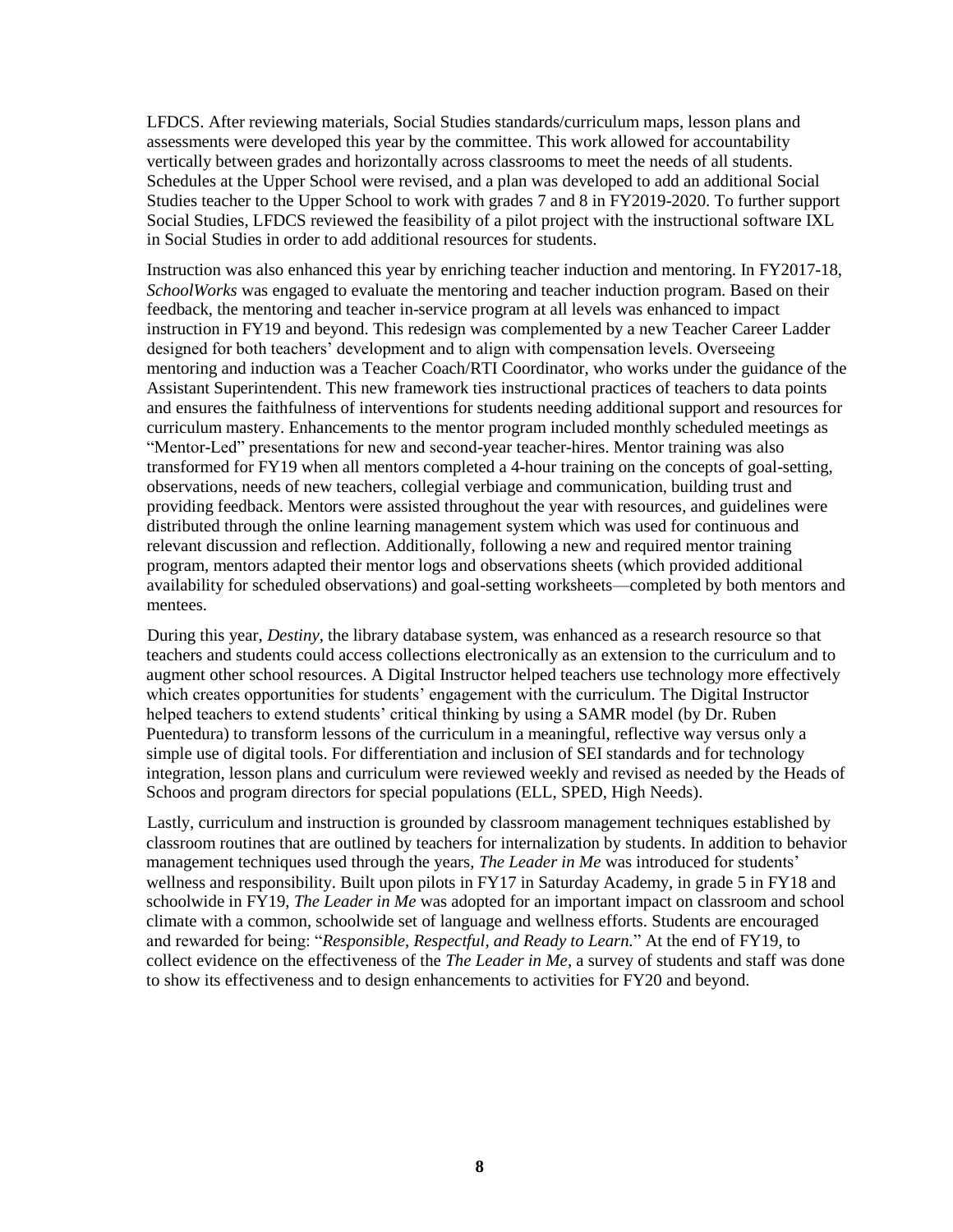#### *III. Organizational Viability*

Changes to the FY2018-2019 Organizational Chart included the adding of a new Teacher-Coach position.



**\*do work for LFDCS but are employed by LFD, Inc., the management organization for LFDCS**

#### **Teacher Evaluation**

Formal evaluations at LFDCS were conducted for Senior Leadership using the Massachusetts Teacher and Administrator rubrics. The Director/Superintendent reports to the Board of Trustees, who are responsible to assess the Director/Superintendent's yearly performance and progress using the Massachusetts Superintendent's rubric. Using the same Massachusetts Teacher and Administrator's Superintendent/Asst. Superintendent rubric, the Asst. Superintendent is evaluated by the Superintendent. Similarly, using the Massachusetts Teacher and Administrator's Principal's rubric, the Principal is evaluated by the Superintendent. Teachers, like administrators, are evaluated yearly on their performance goals (self-directed or directed) which work in tandem with the LFDCS Accountability Plan. The teacher evaluation system is tied to a Teacher Career Ladder (new in FY18 and fully implemented in FY19). The Teacher Career Ladder focuses on and rewards teachers' development by outlining teacher salaries and information from the teacher's evaluation that includes Progress Toward Goals and Proficiency levels on the four ESE standards. Teacher Career Ladder increments move from Novice to Developing to Career to Advanced and finally to the Master teacher level. Additionally, LFDCS offers up to \$5,000 per calendar year in tuition reimbursement support for degrees and for earning a Sheltered English Immersion (SEI) endorsement. In the past few years, LFDCS worked with a consultant to add a Leadership Academy to promote teachers and develop mid-level leaders to expand administrative leadership roles while preparing LFDCS leaders for advanced and/or additional certification areas. As LFDCS prepares for succession of its senior leadership team (Superintendent, Assistant Superintendent and Principal), the Leadership Academy develops the capacity of LFDCS' middle-management leaders. Lastly, with support from *SchoolWorks* in FY18 and implemented in FY19, LFDCS revamped its Teacher Mentoring and Induction Program and also re-trained all of its mentors to maximize support to its newest staff members.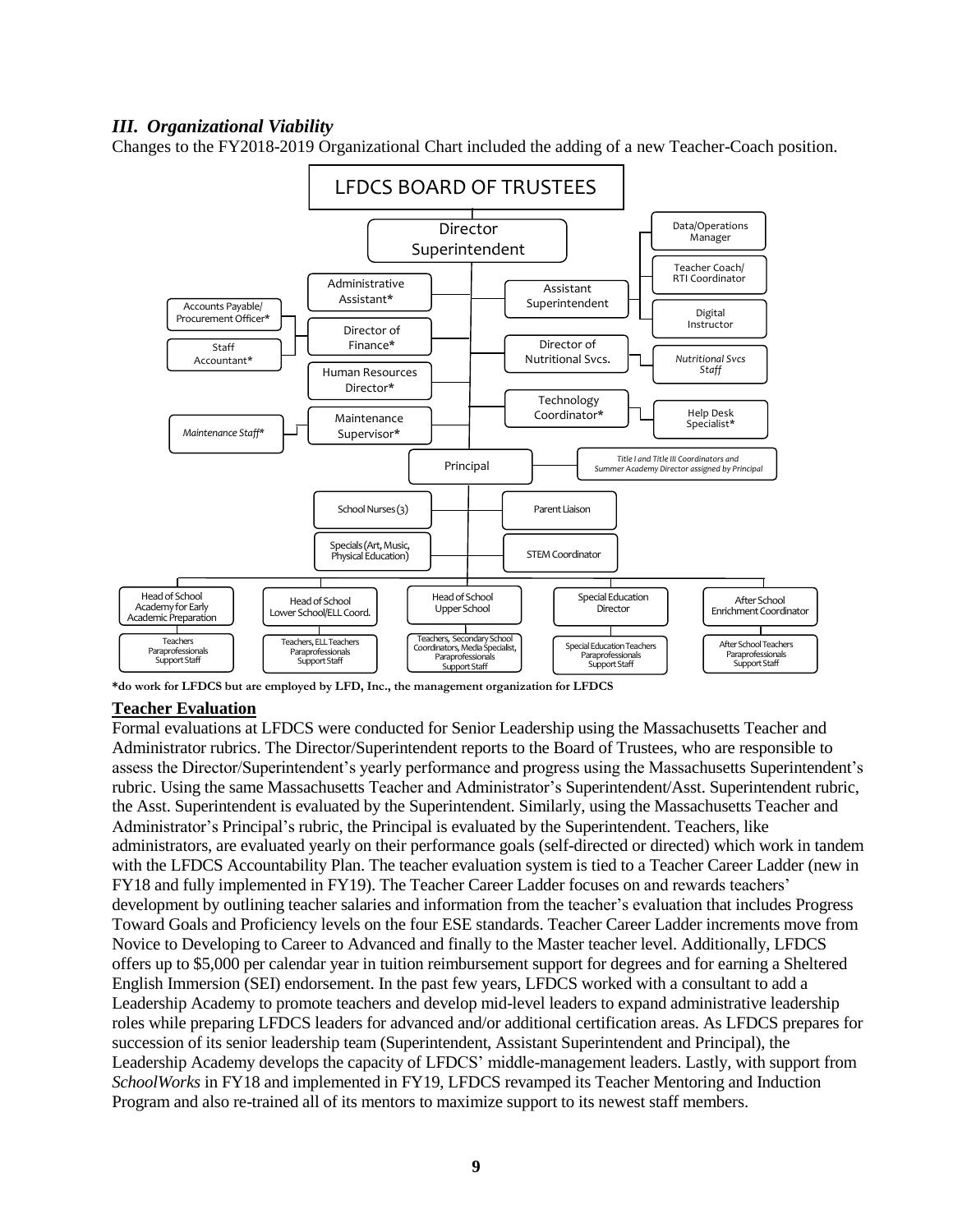#### **BUDGET AND FINANCE**

#### **LAWRENCE FAMILY DEVELOPMENT CHARTER SCHOOL**

#### **Statements of Activities and Changes in Net Assets (unaudited) and FY'2020 Budget**

*(approved by LFDCS Board of Trustees 6/12/19)*

#### **Year ended June 30, 2019**

|                                   | 2019         | <b>APPROVED</b><br>2020 BUDGET |
|-----------------------------------|--------------|--------------------------------|
| <b>REVENUES AND SUPPORT</b>       |              |                                |
| <b>Tuition and Fees</b>           | \$10,100,578 | \$10,738,046                   |
| State grants                      | \$8,029      | \$9,000                        |
| Federal grants                    | \$1,186,214  | \$1,100,000                    |
| Donations                         | \$116,875    | \$148,000                      |
| <b>Food Service</b>               | \$11,424     | \$20,000                       |
| Catering                          | \$78,000     | \$80,000                       |
| <b>Investment Return</b>          | \$7,062      | \$7,000                        |
| <b>Participant Fees</b>           | \$447,791    | \$382,000                      |
| Pension revenue from state        | \$803,246    | \$770,000                      |
| <b>Temporarily Restricted</b>     | \$48,125     | 0                              |
| <b>TOTAL REVENUES AND SUPPORT</b> | \$12,807,344 | \$13,254,046                   |
| <b>EXPENDITURES</b>               |              |                                |
| Salaries, taxes and benefits      | \$8,425,078  | \$8,833,000                    |
| <b>Administrative Expenses</b>    | \$829,622    | \$996,000                      |
| <b>Instructional Expenses</b>     | \$788,601    | \$724,000                      |
| <b>Student Services</b>           | \$557,551    | \$582,700                      |
| <b>Facilities</b>                 | \$1,875,351  | \$1,980,000                    |
| <b>TOTAL EXPENDITURES</b>         | \$12,476,203 | \$13,115,700                   |
| Net Ordinary Income               | \$333,062    | \$138,346                      |
| Depreciation                      | \$100,579    | \$160,000                      |
| <b>CHANGE IN NET POSITION</b>     | \$232,483    | ( \$21,654)                    |
| <b>NET POSITION</b>               |              |                                |
| <b>BEGINNING OF YEAR</b>          | \$3,386,126  | \$3,616,688                    |
| NET POSITION, END OF YEAR         | \$3,616,688  | \$3,595,034                    |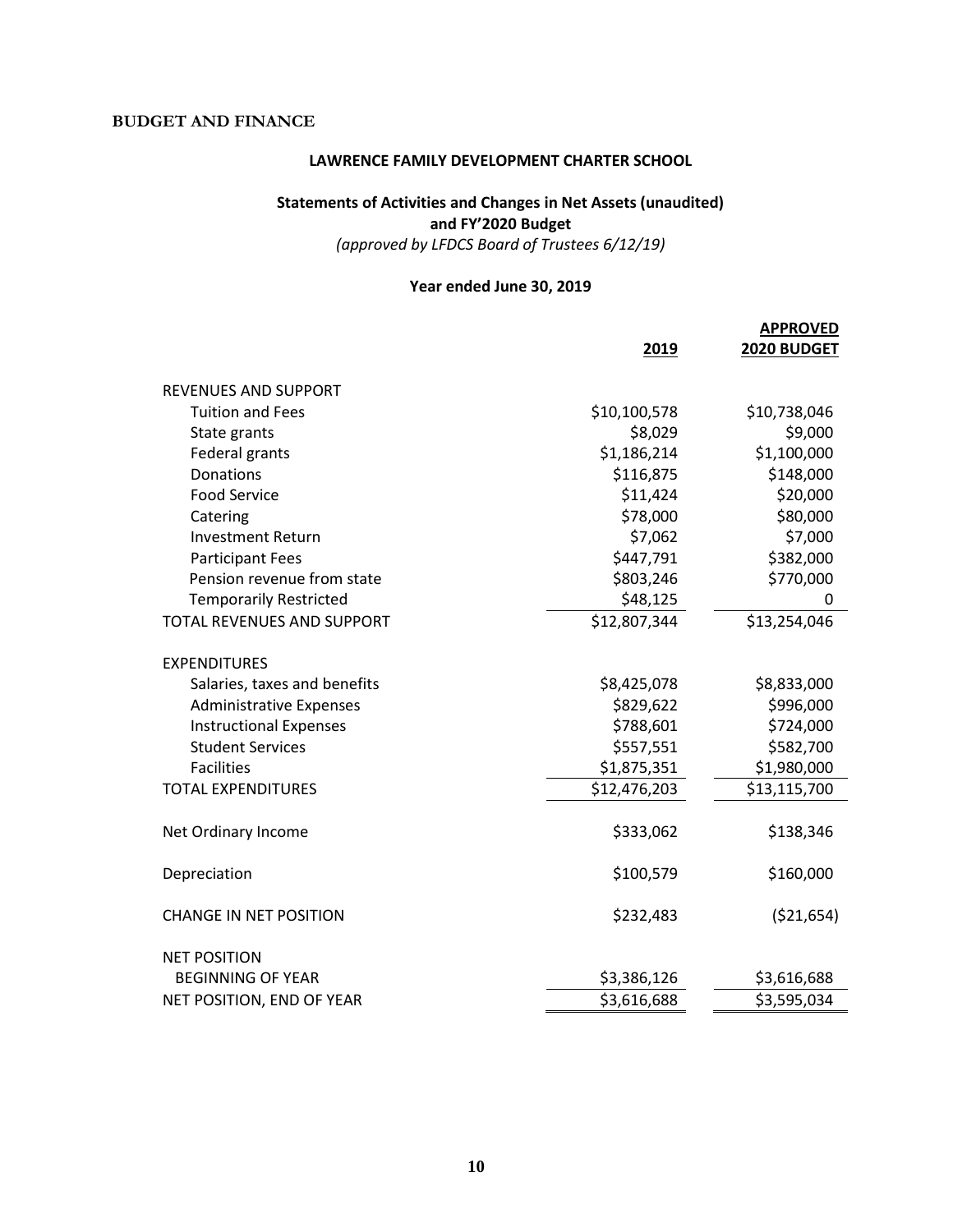#### **LAWRENCE FAMILY DEVELOPMENT CHARTER SCHOOL**

#### **Statements of Net Assets (unaudited)**

#### **June 30, 2018 and 2019**

#### **ASSETS**

|                                                | 2019          | 2018          |
|------------------------------------------------|---------------|---------------|
| <b>Current Assets:</b>                         |               |               |
| Cash and Cash Equivalents                      | \$2,797,065   | \$3,429,229   |
| Accounts Receivable, deemed fully collectible  | \$1,255,922   | \$238,365     |
| <b>Related Party Receivable</b>                | 0             | \$44,447      |
| <b>Prepaid Expenses/Deposits</b>               | 0             | 0             |
| <b>Total Current Assets</b>                    | \$4,052,987   | \$3,712,041   |
| Property and Equipment:                        |               |               |
| Leasehold Improvements                         | \$727,376     | \$727,\$76    |
| <b>Furniture and Equipment</b>                 | \$326,358     | \$326,358     |
| Technology                                     | \$529,055     | \$503,666     |
| Vehicles                                       | \$124,564     | \$108,764     |
|                                                |               |               |
| <b>Total Property and Equipment</b>            | \$1,707,353   | \$1,666,164   |
| Less: Accumulated Depreciation                 | (\$1,472,793) | (\$1,372,213) |
| Property and Equipment, Net                    | \$234,560     | \$293,950     |
| <b>TOTAL ASSETS</b>                            | \$4,287,547   | \$4,005,990   |
| LIABILITIES AND NET ASSETS                     |               |               |
| <b>LIABILITIES</b>                             |               |               |
| <b>Current Liabilities:</b>                    |               |               |
| <b>Accounts Payable and Accrued Expenses</b>   | \$107,261     | \$72,142      |
| <b>Related Party Payable</b>                   | 0             | 0             |
| <b>Wages and Related Payable</b>               | \$563,598     | \$547,722     |
| <b>TOTAL LIABILITIES</b>                       | \$670,859     | \$619,864     |
| <b>COMMITMENTS AND COINTINGENT LIABILITIES</b> |               |               |
|                                                |               |               |
| <b>NET ASSETS</b>                              |               |               |
| Unrestricted                                   | \$3,568,563   | \$3,386,126   |
| <b>Temporarily Restricted</b>                  | \$48,125      | 0             |
|                                                | \$3,616,688   | \$3,386,126   |
| <b>TOTAL LIABILITIES AND NET ASSETS</b>        | \$4,287,547   | \$4,005,990   |
|                                                |               |               |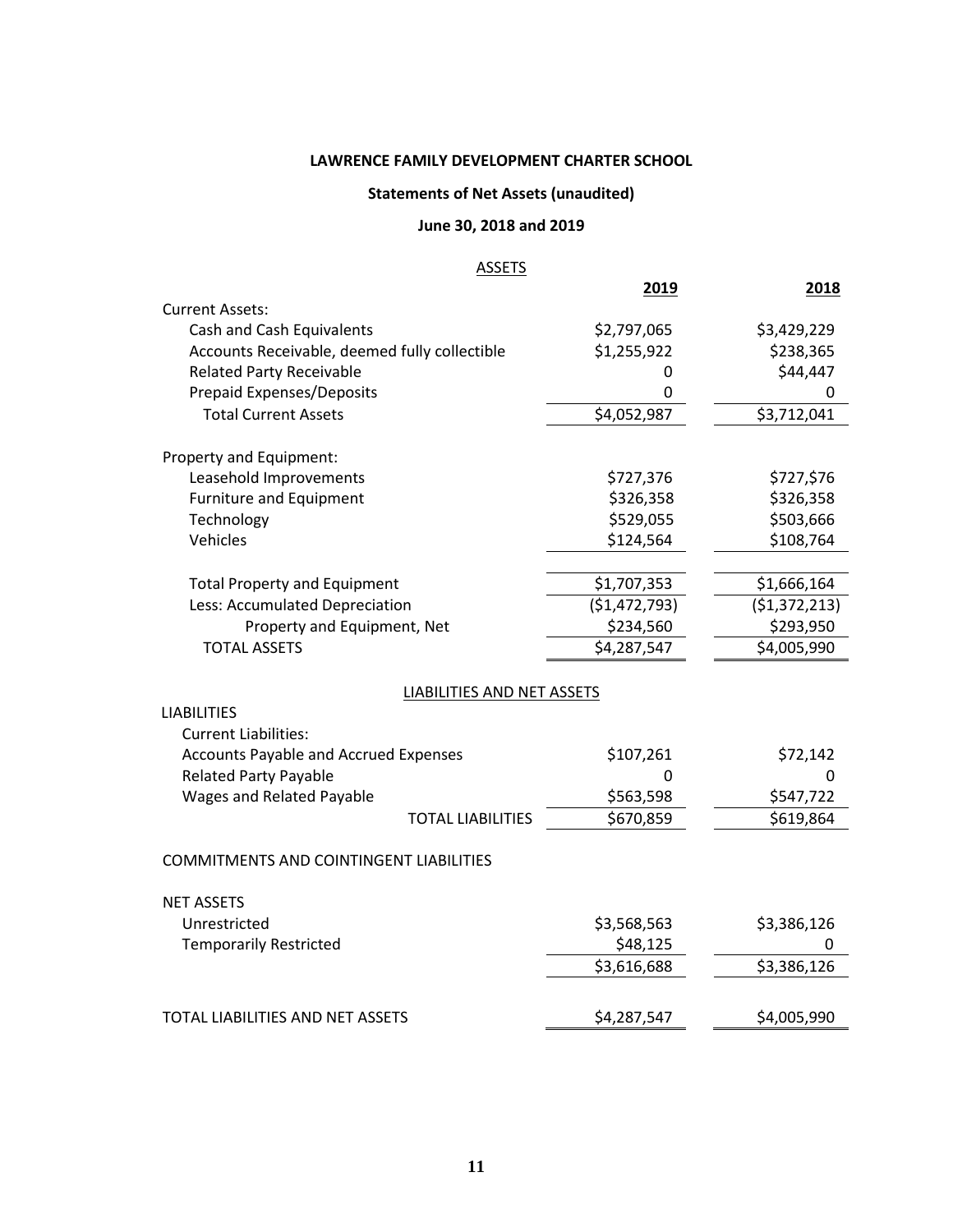#### **CAPITAL PLAN FOR FY2019-2020**

Lawrence Family Development Charter School (LFDCS) has an approved student growth plan to 800 students. Generally, capital plan budgets are supported by the LFDCS reserve or fundraising for supplementary resources from private foundations, corporate donations and individual donors. Additionally, LFDCS benefits from a relationship with *The Furniture Trust,* which provides LFDCS access to high-quality, discarded corporate equipment and furniture donations*.* In FY19, LFDCS added an additional sixth grade classroom, and in FY20, will add an another seventh grade group of students who will be absorbed into existing classrooms by increasing the number of students per homeroom at the Upper School at 400 Haverhill Street. The student growth hitting the Upper School is managed because the Upper School has the needed number of regular education classrooms to accommodate this growth.

Safety of staff and students remains a key priority. To enhance drainage at the Academy for Early Academic Preparation at 10 Railroad Street, water drains were repaired for a cost of \$5,000. To ensure that parking lots are level and safe, in FY19, all three parking lots at 34 West Street, 400 Haverhill Street and 10 Railroad Street were repaired and re-sealed due to holes in the parking lot pavement. In addition, heating and air ducts were cleaned and repaired on the three school buildings at a cost of \$7,000. Additionally, to ensure food safety with adequate refrigeration, a new walk-in refrigerator and speed racks were added at the Upper School for a cost of \$3,000.

In FY20, it is expected that the administrative space for the charter school, now located at 34 West Street, will move to the Orange Wheeler House, 355 Haverhill Street, which is owned by Lawrence Family Development, Inc. (LFD, Inc.) with which LFDCS has a management agreement for its current administrative space. In FY20, the current West Street administrative space will be used for additional student activities and student support space. LFD, Inc., as landlord, makes many of the improvements to the facilities. When the administrative space for the charter school is vacated, construction of new art and music rooms will begin, and when planning is complete, a funding estimate will be available.

Leasehold improvements are done by LFDCS, and based on an energy audit in FY19, LFDCS is in the process of installing new LED lighting at the Upper School, Lower School and at the rented physical education, art and music space at 580 Haverhill Street. The result of this spending for LED lighting, \$27,000 in FY19 and \$27,000 in FY20, is taken from budget reserves for the installations and will result in long-term energy savings. This project will help to balance the end of e-rate being phased out, which was a significant opportunity for LFDCS. Technology continues as a priority for LFDCS, which has an impact on the yearly budget. In FY18, an investment was made in new phones, and some of that expense (\$14,000) impacted FY19. These infrastructure improvements include intercom capacities to support any emergency drills or announcements. Also as a result of technology for a growing staff and student population, in FY19 an exchange server (\$25,000) was added and a mail server (\$6,000) was added. A FY20 major project is anticipated for \$35,000 to replace the siding on the Lower School at 34 West Street. At this time, LFDCS does not anticipate any other major capital expenditures in FY20.

#### **Financing for Maintenance Projects**

In June, 2015 the building debt for the campus buildings and improvements was refinanced through a Mass. Development Bond and debt package at a rate of 3.4% with Enterprise Bank. The remaining balance of the Mass. Development Bond to Enterprise Bank of approximately \$500,000 is in an escrow account and is in reserve to fund build-outs for physical education and multipurpose room space by LFD, Inc., the management organization of LFDCS.

#### **Capital Reserve Account**

All buildings used by LFDCS in FY2019-2020 are assessed for renovations annually by the maintenance staff of LFD, Inc. LFDCS has a reserve fund which could be used for build-outs and maintenance; however, because LFDCS rents from LFD, Inc., most facilities and expenses are handled by LFD, Inc. versus LFDCS.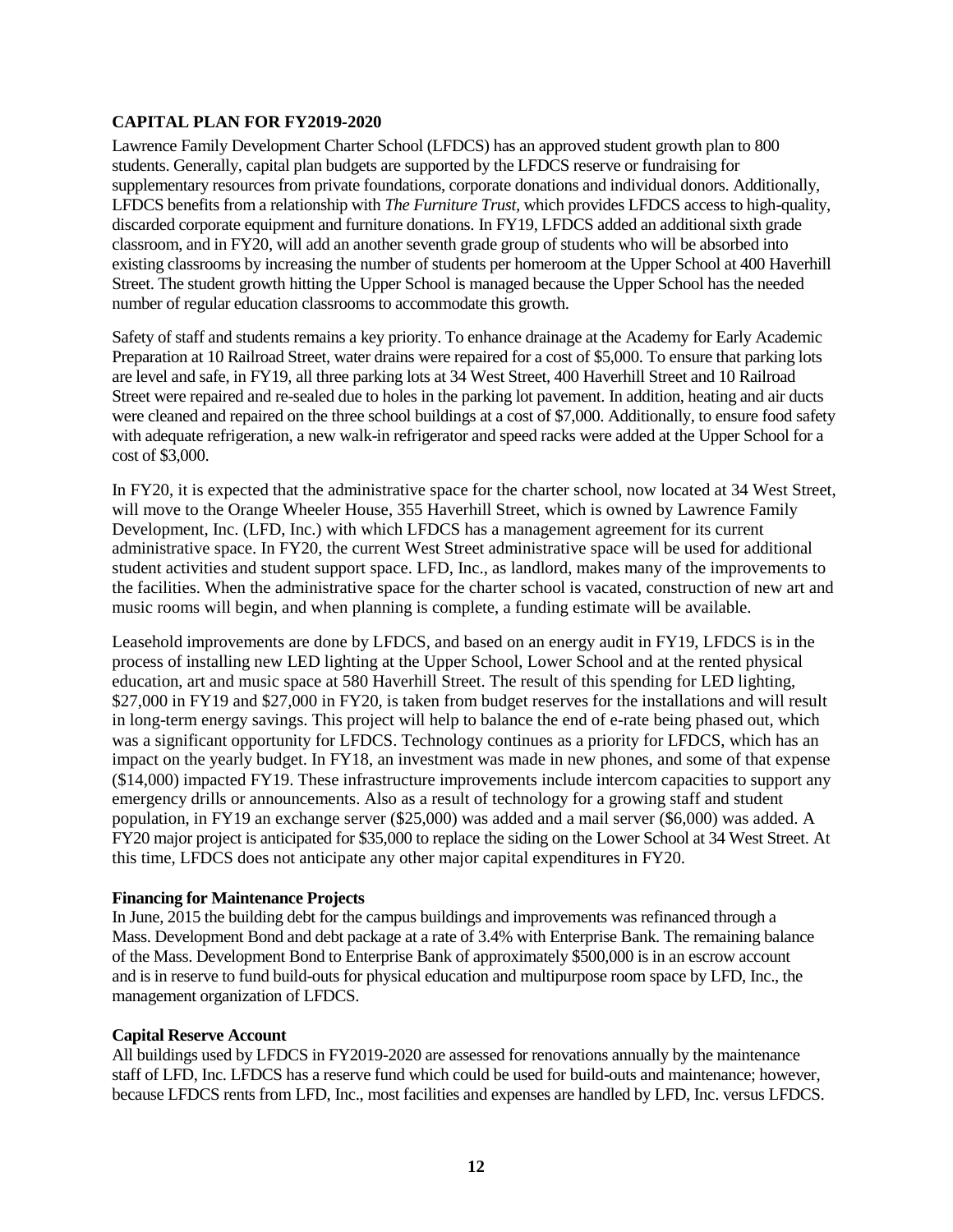#### **ADDITIONAL INFORMATION**

#### **APPENDIX A - ACCOUNTABILITY PLAN PERFORMANCE FOR FY2018-2019**

#### **I.** *Faithfulness to Charter*

|                                                                                                                                                                                                                                                                           | 2018-2019<br><b>Performance</b> | <b>Evidence</b>                                                 |
|---------------------------------------------------------------------------------------------------------------------------------------------------------------------------------------------------------------------------------------------------------------------------|---------------------------------|-----------------------------------------------------------------|
| <b>Key Design Element: Parent Engagement</b>                                                                                                                                                                                                                              |                                 |                                                                 |
| Objective: Lawrence Family Development Charter School parents are meaningfully and consistently<br>involved in educational decisions; participate in trainings and satisfaction surveys and have roles in school<br>governance.                                           |                                 |                                                                 |
| <b>Measure:</b> (Reach Goal)<br>1. Annually, for each of the first three academic terms,<br>100% of parents participate in parent conferences.                                                                                                                            | Met                             | 100\%<br>Teachers' Sign-in Sheets                               |
| <b>Measure:</b><br>2. Parents of grade K-1 students will have a home visit by<br>the Academy Head of School and Parent Liaison to<br>ensure successful student transition to school. School<br>target will be to visit 95% of parents of grade K-1<br>students each year. | Met                             | 100\%<br>Home Assessment and<br>social/emotional data collected |
| <b>Measure:</b><br>Each year, 90% of grade K-1 parents will attend a<br>3.<br>"Right from the Start" training and receive a<br>certificate of completion.                                                                                                                 | Met                             | 95%<br>Parent Sign-In Sheet<br>Certificates of completion       |

#### *II. Academic Program Success*

| <b>Met</b>     | Objective: As demonstrated on formative and summative assessments, LFDCS fosters academic language<br>acquisition on all WIDA standards in a dual-language Spanish language program and through ESL in the<br>More than 78% of students in                                                                                                                                                                                      |
|----------------|---------------------------------------------------------------------------------------------------------------------------------------------------------------------------------------------------------------------------------------------------------------------------------------------------------------------------------------------------------------------------------------------------------------------------------|
|                |                                                                                                                                                                                                                                                                                                                                                                                                                                 |
|                | grades 3-8 scored at or above<br>grade level on the spring<br>Spanish language benchmark<br>assessment (L-FAST)                                                                                                                                                                                                                                                                                                                 |
| <b>Not Met</b> | Internally-designed assessment<br>based on released questions<br>(L-FAST)                                                                                                                                                                                                                                                                                                                                                       |
| <b>Met</b>     | Objective: LFDCS hires certified teachers in required fields who also hold high expectations for all<br>students. Teachers grow in effectiveness through in-house sponsored professional development,<br>professional readings, teacher-led workshops and tuition reimbursement for advanced degrees.<br>100% - Attendance sheets,<br>Meeting Agendas, Certificates of<br>Completion, LFDCS Mentor<br>Program Summary Report in |
|                | accordance with 603 MMR 7.12                                                                                                                                                                                                                                                                                                                                                                                                    |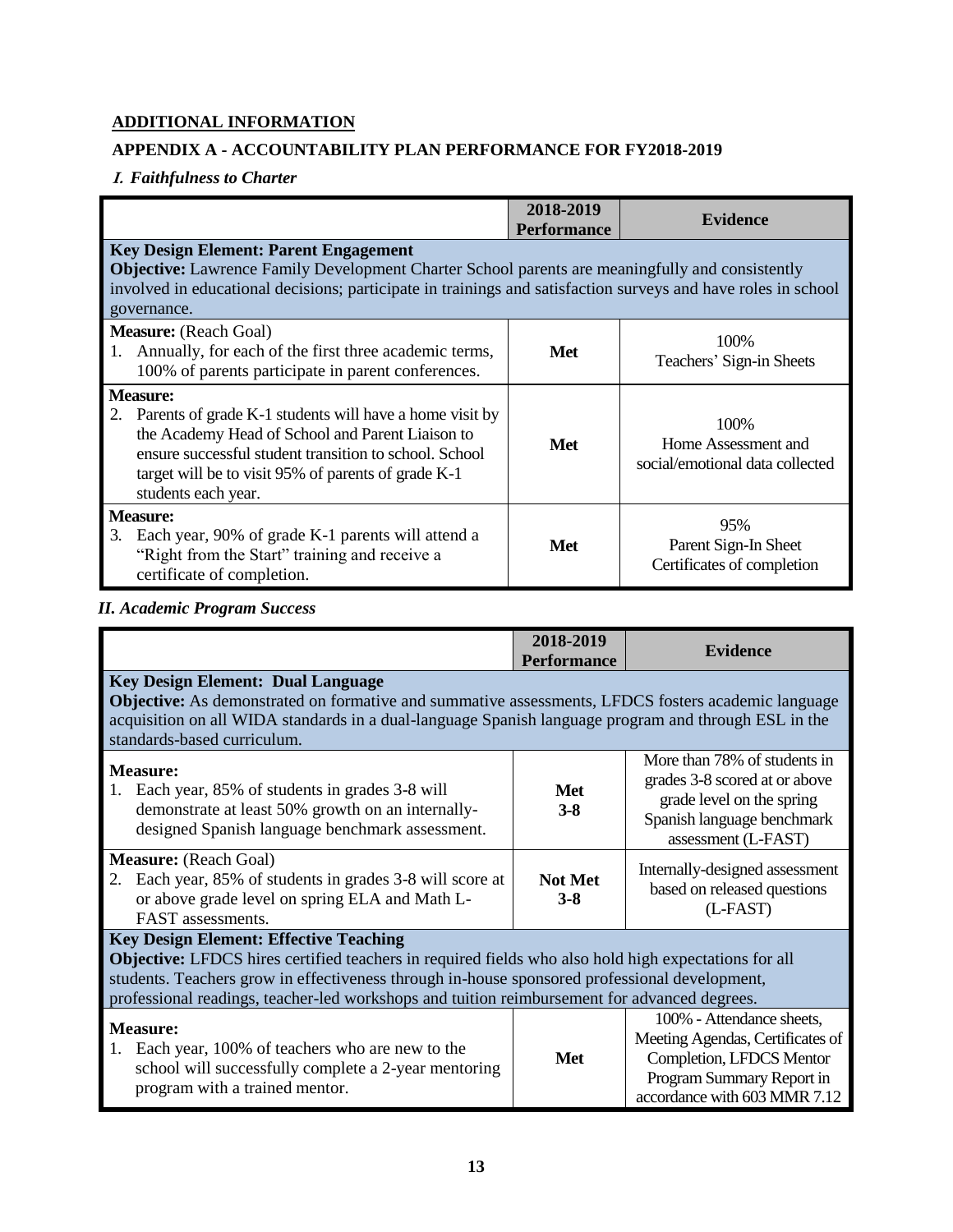|                                                                                                                                                                                                                                                                                                                                                          | 2018-2019<br><b>Performance</b>            | <b>Evidence</b>                                                                                                                                                                                                                                                                                                                                                                                            |  |
|----------------------------------------------------------------------------------------------------------------------------------------------------------------------------------------------------------------------------------------------------------------------------------------------------------------------------------------------------------|--------------------------------------------|------------------------------------------------------------------------------------------------------------------------------------------------------------------------------------------------------------------------------------------------------------------------------------------------------------------------------------------------------------------------------------------------------------|--|
| Key Design Element: Effective Teaching (cont'd)<br>Objective: LFDCS hires certified teachers in required fields who also hold high expectations for all<br>students. Teachers grow in effectiveness through in-house sponsored professional development,<br>professional readings, teacher-led workshops and tuition reimbursement for advanced degrees. |                                            |                                                                                                                                                                                                                                                                                                                                                                                                            |  |
| <b>Measure:</b><br>2.<br>Through an annual survey distributed to 100% of<br>new teachers, with a 90% return rate, 90% will<br>report satisfaction on a question asking if they<br>were satisfied or highly satisfied with the quality<br>and quantity of mentoring activities offered their<br>first year.                                               | <b>Partially</b><br><b>Met</b>             | <b>Survey Results</b><br>91% return rate; 87% rated<br>highly satisfied or satisfied<br>with the quality and quantity<br>of mentoring activities offered<br>their first year.                                                                                                                                                                                                                              |  |
| <b>Measure:</b><br>3. Each year, 100% of teachers will participate in<br>monthly Tech Talk professional learning sessions and<br>integrate at least 2 (a total of 10 or more strategies<br>after five years) new blended learning strategies into<br>their instruction.                                                                                  | <b>Met</b>                                 | 100%<br>Agendas, Sign-in sheets<br>Heads of School Walkthrough<br>Notes, Lesson Plans<br><b>Learning Management</b><br>System (LMS) artifacts in<br>course shells<br>Evidence collected via teacher<br>surveys with 94%<br>satisfaction.<br>*LFDCS format changed in<br>2018-2019 from monthly<br>Tech Talks to building-based,<br>whole-day professional<br>development sessions three<br>times per year. |  |
| <b>Measure:</b><br>4. Beginning in November 2015 (after SEI Planning<br>Group Project), 95% of all teachers will include SEI<br>strategies into all of their Lesson Plans.                                                                                                                                                                               | <b>Met</b>                                 | 100%<br>Lesson Plans posted on<br>Schoology. All lesson plans<br>included SEI strategies using<br><b>WIDA Model Performance</b><br>Indicators                                                                                                                                                                                                                                                              |  |
| <b>Key Design Element: Partnerships</b><br>Objective: LFDCS engages community partners to bring additional learning, enrichment and<br>opportunities to our students, and LFDCS is consistent in inviting partners who support growth and<br>achievement.                                                                                                |                                            |                                                                                                                                                                                                                                                                                                                                                                                                            |  |
| <b>Measure:</b><br>Each year, at least one community partner and one<br>1.<br>higher education partner will be engaged for STEM<br>activities.                                                                                                                                                                                                           | Met                                        | Latino STEM Alliance, Iyer<br>Foundation, Girl Scouts of<br><b>Eastern Massachusetts and</b><br>Merrimack College                                                                                                                                                                                                                                                                                          |  |
| <b>Measure:</b><br>2. Each year, 80% of students in grades 4-8 will score at<br>or above grade level on spring Science L-FAST<br>assessments.                                                                                                                                                                                                            | Met<br>Grade 5<br>Not Met<br>Grades 4, 6-8 | Science assessments<br>$(L-FAST)$                                                                                                                                                                                                                                                                                                                                                                          |  |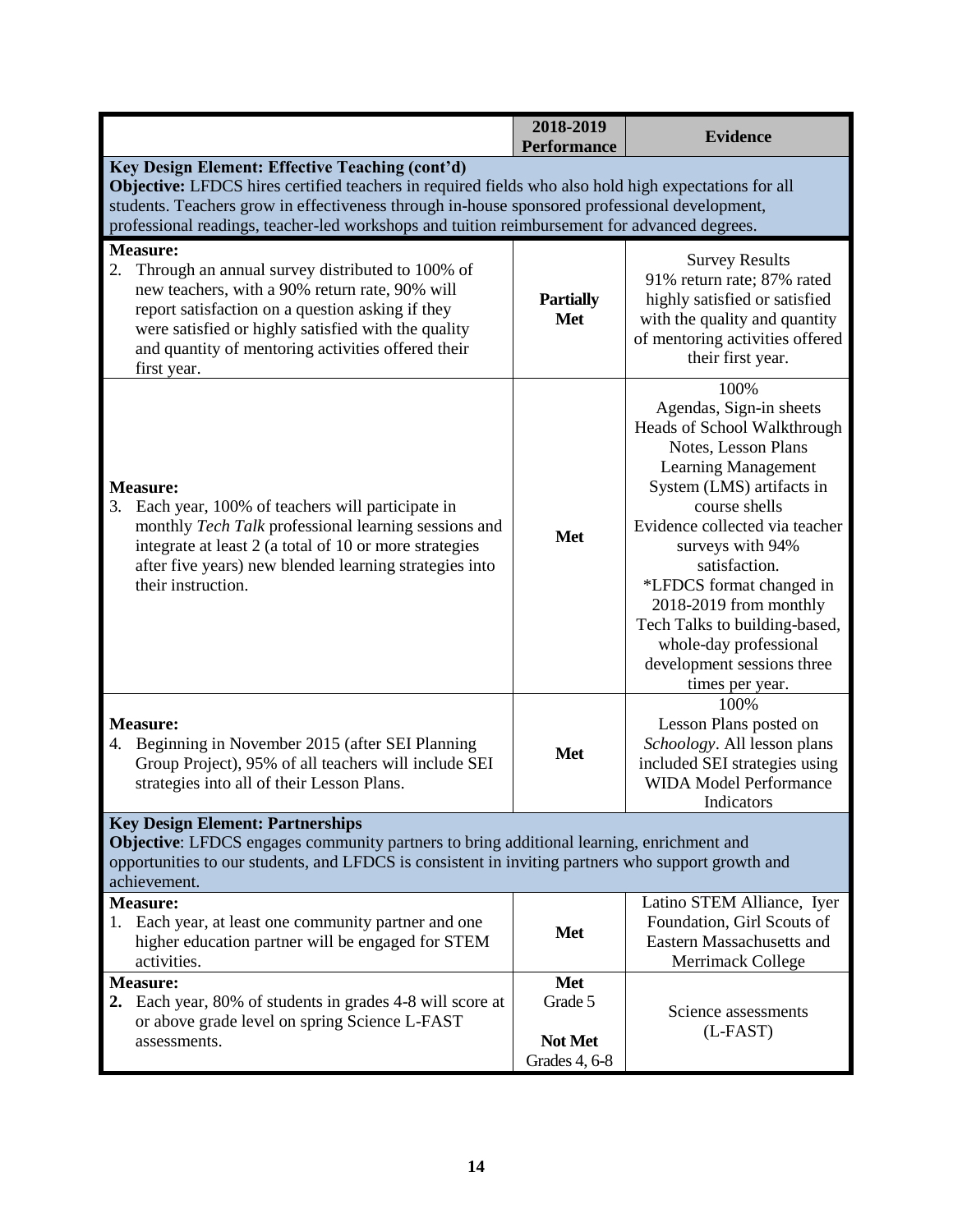#### *III. Organizational Viability*

|                                                                                                                                                                                                                                                               | 2018-2019<br><b>Performance</b> | <b>Evidence</b>                                                                                                                                                                                                                                                                                   |
|---------------------------------------------------------------------------------------------------------------------------------------------------------------------------------------------------------------------------------------------------------------|---------------------------------|---------------------------------------------------------------------------------------------------------------------------------------------------------------------------------------------------------------------------------------------------------------------------------------------------|
| Key Design Element: Governance and Leadership Structure                                                                                                                                                                                                       |                                 |                                                                                                                                                                                                                                                                                                   |
| Objective: Lawrence Family Development Charter School parents are meaningfully and consistently                                                                                                                                                               |                                 |                                                                                                                                                                                                                                                                                                   |
| involved in educational decisions; participate in trainings and satisfaction surveys; and have roles in school                                                                                                                                                |                                 |                                                                                                                                                                                                                                                                                                   |
| governance.<br><b>Measure:</b>                                                                                                                                                                                                                                |                                 | 86% Return Rate                                                                                                                                                                                                                                                                                   |
| Through an annual parent survey distributed to<br>1.<br>100% of families, with a 75% return rate, 85% of<br>parents will report satisfaction with the effectiveness<br>of the faculty in areas of academic challenge, support<br>and communication.           | <b>Met</b>                      | 95% reported satisfaction<br>School-developed<br>questionnaires and surveys<br>aligned to 10 ESE criterions<br>tracked by the Parent Liaison                                                                                                                                                      |
| <b>Measure:</b>                                                                                                                                                                                                                                               |                                 |                                                                                                                                                                                                                                                                                                   |
| Each year, two parents from the School Site Council are<br>2.<br>voting members of the School Board of Trustees and<br>will vote on every vote required item on the agenda.                                                                                   | <b>Met</b>                      | <b>LFDCS Board Agendas</b><br><b>LFDCS Board Minutes</b>                                                                                                                                                                                                                                          |
| <b>Key Design Element: Partnerships</b><br>Objective: LFDCS works with partners to prepare students for acceptance at admissions-based high<br>schools with scholarships and financial aid.                                                                   |                                 |                                                                                                                                                                                                                                                                                                   |
| Measure: (Reach Goal)                                                                                                                                                                                                                                         |                                 | 98%                                                                                                                                                                                                                                                                                               |
| 1. Each year, 85 % of students who apply to admissions-<br>based high schools will be accepted at one or more<br>admissions-based high schools.                                                                                                               | <b>Met</b>                      | 49 students applied; 48 accepted<br>Acceptance letters from<br>admissions-based schools                                                                                                                                                                                                           |
| <b>Measure:</b><br>2. Each year, LFDCS will increase the number of<br>admissions-based secondary schools that attend the High<br>School Fair for Grade 8 parents and students.                                                                                | Not Met                         | 33 high school attended the high<br>school fair in 2018<br>compared to 34 in 2017                                                                                                                                                                                                                 |
| Measure: .(Reach Goal)<br>3. Each year, 85% of students accepted to tuition-based<br>high schools will receive financial aid and/or<br>merit scholarships                                                                                                     | Not Met                         | 56%<br>Scholarship Letters, Financial<br>Aid Letters, 35/49 students<br>applied, 32 students were<br>accepted, 18 students<br>received financial aid and/or<br>merit scholarships                                                                                                                 |
| <b>Key Design Element: Dissemination</b>                                                                                                                                                                                                                      |                                 |                                                                                                                                                                                                                                                                                                   |
| Objective: The school provides innovative models for replication and best practices to other public<br>schools in the district where the charter school is located as well as beyond the district.                                                            |                                 |                                                                                                                                                                                                                                                                                                   |
| <b>Measure:</b><br>1.<br>Over the course of the next charter, LFDCS will<br>disseminate best practices related to academic, social<br>and/or parent engagement models during three or<br>more activities per year for different educational<br>organizations. | <b>Met</b>                      | (3) teachers presented at MATSOL<br><b>Massachusetts Charter Public</b><br><b>Schools Association Professional</b><br>Development Workshops,<br>Lawrence Family Public Academy<br>(School Turnaround Project to<br>disseminate best instructional<br>practices to the Lawrence Public<br>Schools) |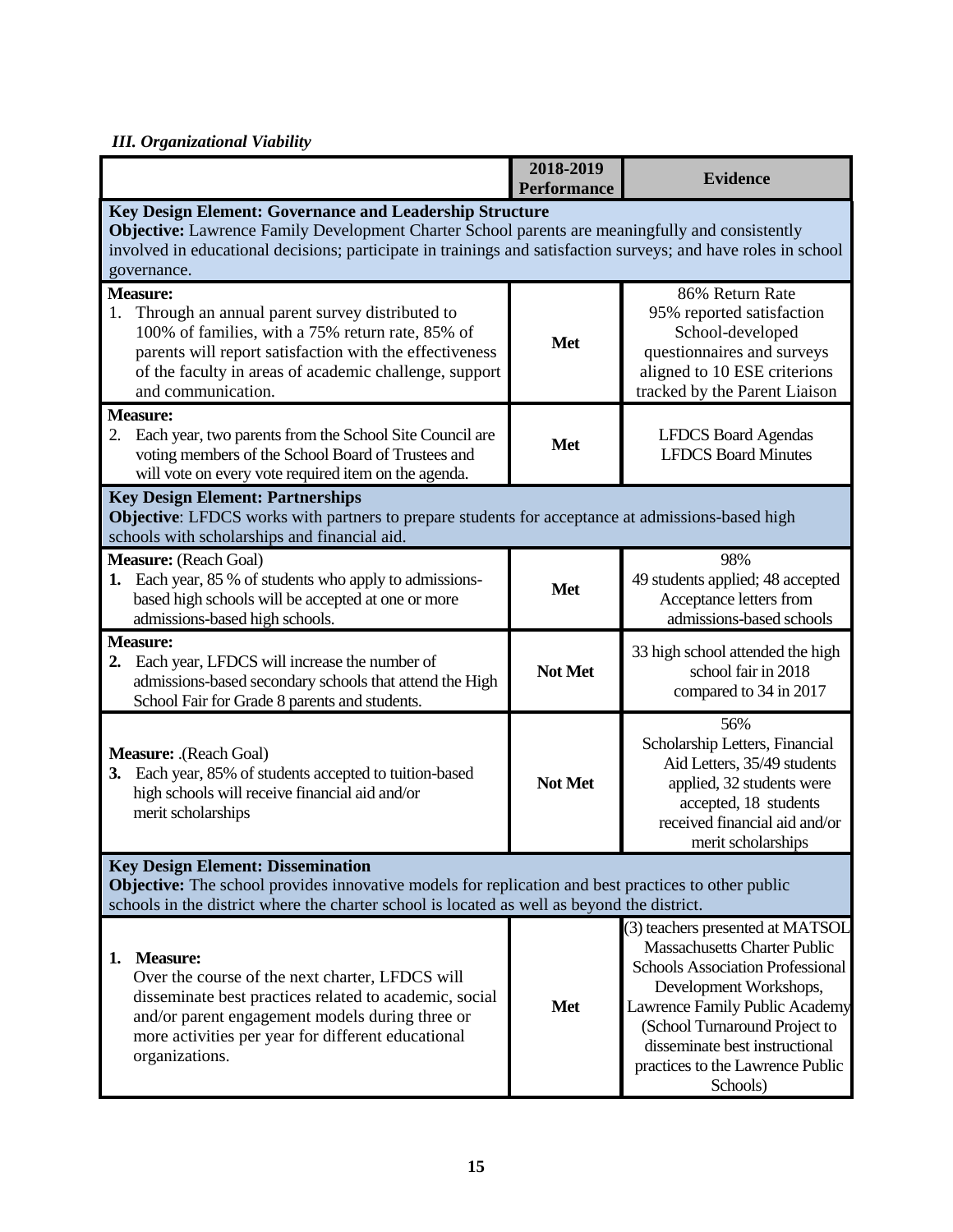#### **APPENDIX B - RECRUITMENT AND RETENTION PLAN**

#### **2018-2019 Implementation Summary**

LFDCS' success with recruitment for 2018-2019 is demonstrated by the number of students interested in enrollment due to its reputation for excellence, dual language, encouragement of parent involvement and a strong academic program. For 2018-2019, LFDCS successfully reached out to all sections of the City of Lawrence through lottery advertisements in prevalent languages (English, Spanish and Kamer/Kmai) and posted lottery application details on its website in these prevalent languages. Recruitment success is demonstrated by LFDCS' substantial waitlist of 265. In preparation for the March 2019 lottery, the Assistant Superintendent and bilingual/bicultural Parent Liaison visited multiple locations with posters to dozens of community daycare sites, churches and neighborhood food markets. For recruitment, LFDCS used its recruitment strategies, approved by ESE in 2018, and was a member of the gateway cities group of the Massachusetts Charter School Association, LFDCS shared its practices and reviewed the statewide compendium. Due to its staffing of bilingual/bicultural professionals, recruitment is done by the school's leadership team and by a bilingual/bicultural Superintendent, as the school demonstrates its commitment to culture and access in a number of ways, including dual-language. LFDCS showcases its 8th grade graduating students' portfolios in both English and Spanish to show its content/curriculum and language outcomes of a high-performing school. Despite oversubscription for enrollment, LFDCS works hard each year on its recruitment plan to enroll students in under-represented subgroups, especially when enrollment is below the first quartile and comparison index relative to the same subgroups of the Lawrence Public Schools and Community Day (Prospect). Based on additional effort demonstrated, LFDCS is pleased with its gains in the students with disabilities subgroup (6.2 to 7.6\* as shown on the October 1, 2018 SIMS report), while ELL, Low Income and High Needs remain substantially the same in FY19 as in FY18 as the school's enrollment grows to 800 students. LFDCS' recruitment is significantly influenced by sibling preference and a charter, which limits acceptance after grade 4. Although the 2018-2019 CHART reflects lower quartile and comparison index scores for low income and high needs students, ESE commended LFDCS on its Title 1 Coordinated Program Review for the quality of schoolwide programs for economically-disadvantaged students. \*June 2019 SIMS: Special Education students increased to 70 or 9.26%

**Context for subgroup enrollment figures (e.g., high number of siblings enrolled in entry class)** On the 2018-2019 CHART, the students with disabilities subgroup reflects steady gains from its baseline of 5.7% in FY11. SIMS Oct. 2017 data for LFDCS was 6.2%, which increased in Oct. 2018 to 7.6%. Reflecting the work LFDCS has done in recent years on its annual recruitment activities, in March 2019, SIMS data reported 8.4% for students with disabilities and by June 2019 the SIMS: Special Education students increased to 70 students or 9.26%. Despite progress, LFDCS is below the first quartile and comparison index, which is influenced by the Lawrence Public Schools and its students with disabilities rate of 19.2%. On the 2017-2018 CHART, the high needs and low income subgroups also reflect lower quartile and comparison index scores. However, for high needs students, a strong RTI program, a full-day, two-year kindergarten and the school's dual-language capacity help significantly with language acquisition and address the learning and social needs of urban, economically-disadvantaged students—for example, LFDCS combines Sheltered English Immersion with daily ESL classes taught by ESL-certified teachers.

#### **Incoming Class of K-1 students – FY2018-2019**

The overall English Language Learner subgroup appears low at 28.0% (28.8% in FY18); however, approximately 55% of the entering K-1 students are ELL students; 71% of the entering K-1 students have a first language other than English based on home language surveys. Yet, because the majority of ELL students who enter as ELLs reach English proficiency by third grade, the overall school average of 28.0% appears low. A full analysis of home language surveys for incoming K-1 students has not been done because home visits are still occurring for the K-1 entering class, but LFDCS anticipates the number of ELLs entering K-1 in the fall of 2019 will be similar to the past two years. Additionally, despite its outreach to all subgroups, the number of siblings entering K-1 increased from 33% (FY16) to 44% (FY17) to 47% (FY18) and maintained for FY19 at 47% which further skews the school's CHART data for certain subgroups. LFDCS' recruitment is influenced by sibling preference.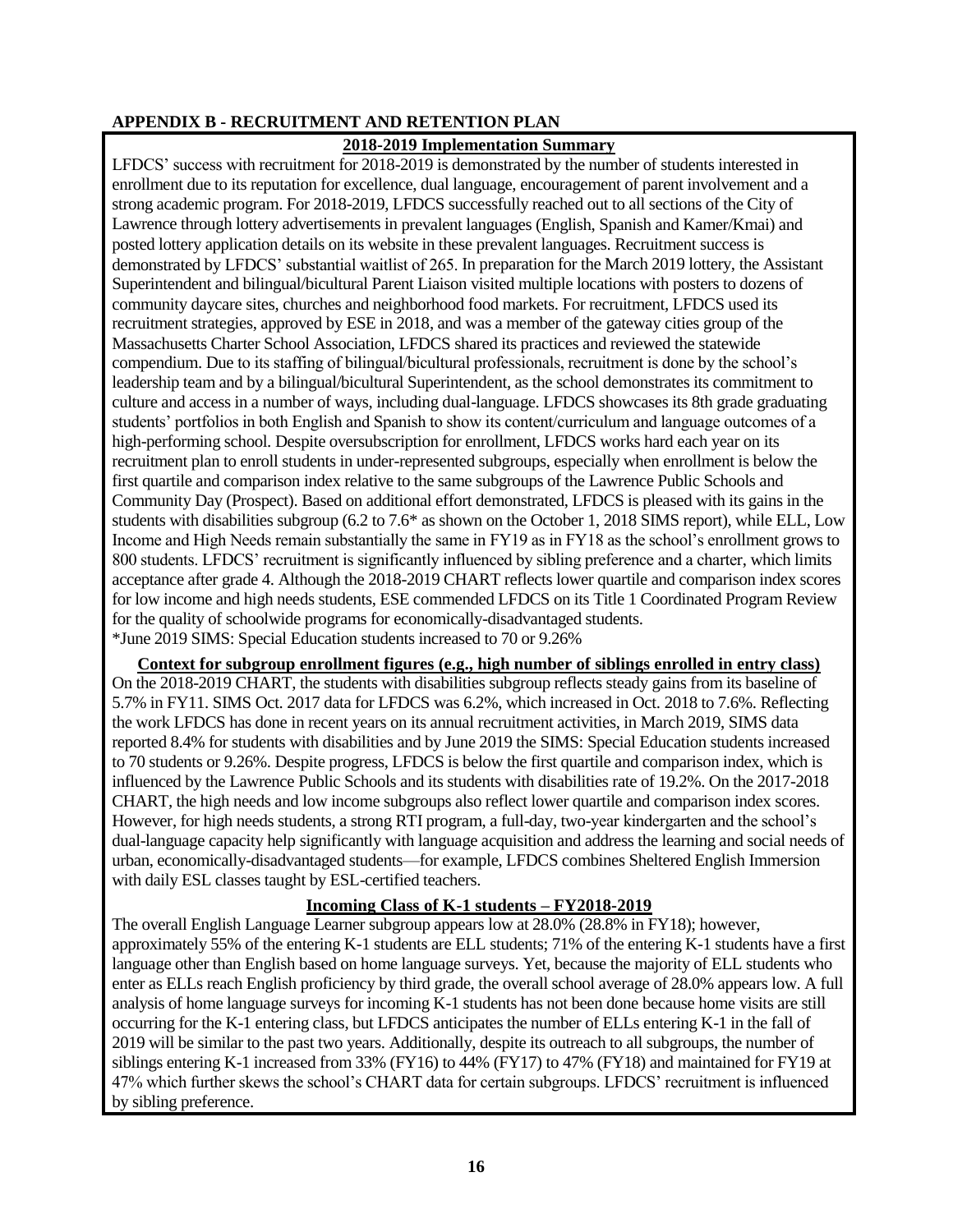#### **General Recruitment Activities for 2019-2020**

Lawrence Family Development Charter School (LFDCS) will use strategies approved by ESE in 2018. As a member of the gateway cities group of the Massachusetts Charter School Association, LFDCS shares practices and reviews other schools' practices via a statewide compendium of strategies. Due to its staffing of bilingual/bicultural professionals, whenever possible, and through its leadership by a bilingual/bicultural Superintendent, the school demonstrates its commitment to culture and access in several ways, including being a dual-language school which impacts recruitment. Recruitment also highlights differentiation of instruction using technology, which adds access for teaching all students. LFDCS will reach out to all sections of the City of Lawrence through lottery advertisements in prevalent languages (English, Spanish and Kamer/Khmai) and will post lottery application details on its website in these prevalent languages. Its popularity will be promoted in neighborhoods, including low-income housing, to continue to generate a substantial waitlist. In preparation for the March 2020 lottery, the Assistant Superintendent and Parent Liaison will again visit organizations with posters at community daycare sites, churches and neighborhood food markets. The LFDCS Parent Liaison formerly worked at the YMCA; therefore, the visibility of the lottery increased through her work, community contacts and visits to a variety of community locations. The Director/Superintendent is bilingual/bicultural and is visible in the community at events such as neighborhood block parties and makes guest appearances on Spanish talk radio shows. Recruitment activities and flyers will showcase that students from all subgroups are invited and welcome to the LFDCS' lottery. The school also promotes that it is fully handicapped accessible. To build programs and enrollment, LFDCS will continue to participate in Community Pathways, a non-profit group. At School Site Council meetings and monthly parent coffees, LFDCS families will be educated on how to "spread the word" about the LFDCS lottery and openings at its Lawrence Public Schools' project for School Turnaround/Targeted Assistance (known as Lawrence Family Public Academy). With support from the Parent Liaison and Special Education Director, LFDCS will share information about the lottery at Special Education PAC meetings and by running a series of evening parent workshops. The availability of seats will also be announced at School Board of Trustees' meetings. To build awareness of its recruitment period, LFDCS will again distribute posters at special events such as its Summer Family Fiesta and through LFD, Inc.'s (LFDCS's management organization)adult ESL, citizenship and community education programs at the Maria del Pilar Quintana Family Center. With neighborhood stakeholders, foundation funders and the business community, its 2020 lottery will continue to be well promoted. LFDCS will work with the Lawrence Public Schools (LPS) for a summer National Family Night-out for families for recruitment. LFDCS will work with parents and students on recruitment and identification of students with disabilities and offer small classes and other supports to maximize the success of all students. Although LFDCS is meaningfully impacted by sibling preference in its enrollment strategy, the district will strive to comply with ESE expectations for the targets of first quartile and comparison indexes for all subgroups. LFDCS seeks to make progress for enrollment of subgroups above the first quartile and comparison index as compared to LPS and Community Day Charter School (Prospect). To the extent possible, LFDCS also commits to making progress toward its GAP goals for SPED and ESL, intends to continue its positive work with outreach to all subgroups and is especially interested for access and equity in continuing its upward trend for students with disabilities. Based on additional effort demonstrated in FY19, LFDCS is pleased with its gains in the students with disabilities subgroup (6.2% to 7.6% as shown on the October 1, 2019 SIMS report, 8.2% in the March 2019 SIMS report and by June 2019 the SIMS: Special Education students increased to 70 or 9.26%). Although ELL, Low Income and High Needs remain substantially the same in FY19 as in FY18 as the school's enrollment grows to 8oo students, LFDCS is challenged with sibling preference and a charter that limits acceptance after grade 4. It will continue its work in the community to seek all identified populations. Its ELL subgroup appears low at 28.0% (28.8% in FY18); however, approximately 55% of the entering K-1 students are ELL students, and seventy-one percent (71%) of the entering K-1 students have a first language other than English based on home language surveys. LFDCS sees its students' early childhood achievement as a relative strength because these ELL students, in most cases, fully transition out of ESL by third grade to not needing ESL support. All teachers are currently SEI endorsed for FY19 based on the offering of an onsite SEI course in the Spring of 2018 and prioritizes SEI strategies in all of its classrooms.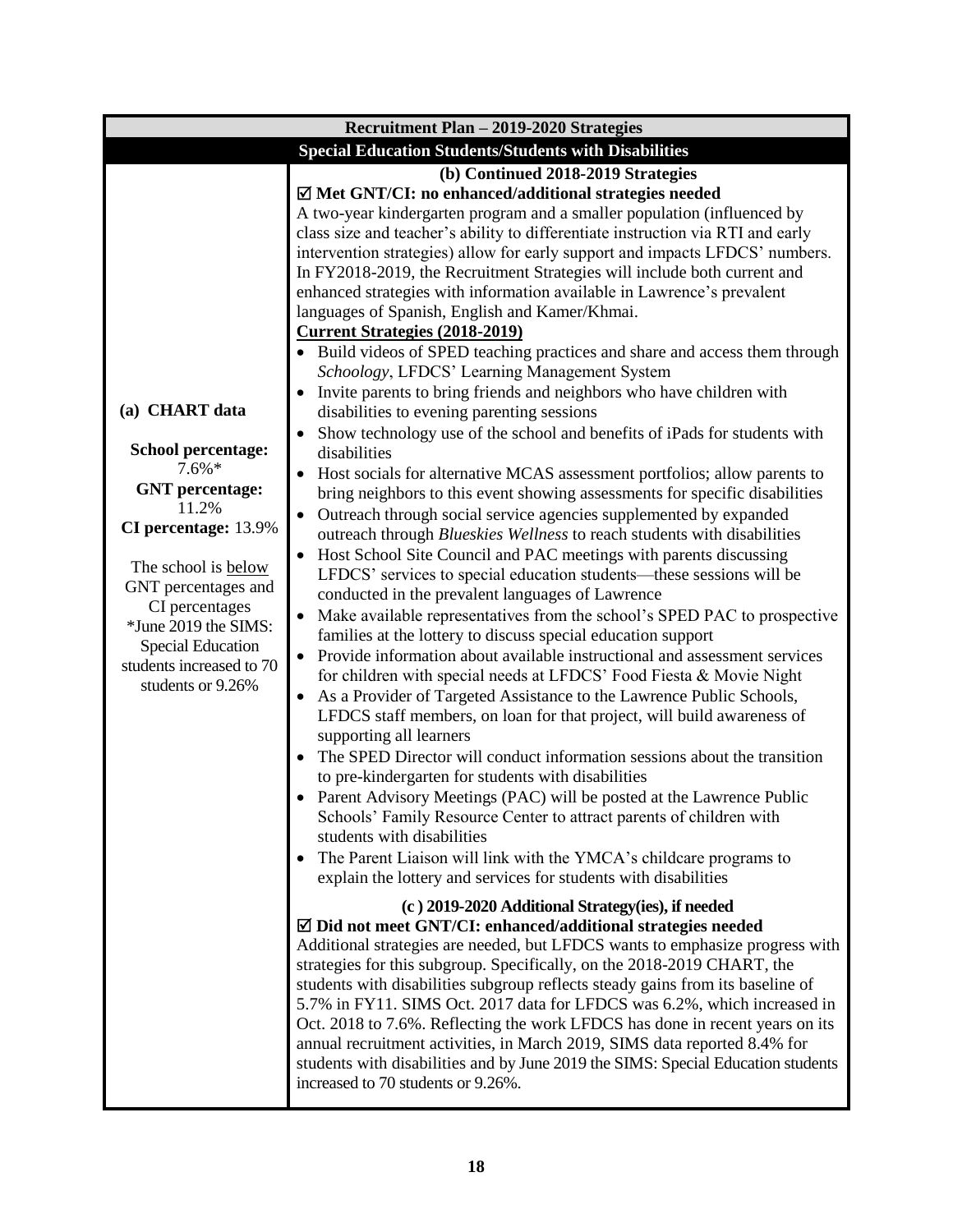|                             | Despite progress, LFDCS is below the first quartile and comparison index,<br>which is influenced by the Lawrence Public Schools and its students with |
|-----------------------------|-------------------------------------------------------------------------------------------------------------------------------------------------------|
|                             | disabilities' rate of 19.2% (FY19) which increased from 16.7% (FY18).                                                                                 |
|                             | Despite progress, LFDCS estimates it will need three fiscal years to fill                                                                             |
|                             | this gap.                                                                                                                                             |
|                             | <b>Enhanced Strategies over 1-3 years</b>                                                                                                             |
|                             | • Form a relationship for collaboration with the Director of the Professional<br>Center for Handicapped Students (PCHS) - 1 year                      |
|                             | Make presentation to PCHS' parents about the LFDCS lottery $-1$ year                                                                                  |
|                             | Ask Head Start to send lottery flyers to families with special needs students<br>who currently attend Head Start $-2$ years                           |
|                             | Send mailing to health clinics about LFDCS serving all students $-1$ year                                                                             |
|                             | Work with Lawrence Public Schools for lottery for families $-3$ years                                                                                 |
|                             | The Parent Liaison will make appointments for prospective parents with the                                                                            |
|                             | LFDCS Special Education Director for families interested in available<br>resources to serve students' needs $-1$ year                                 |
|                             | The Special Education Director will meet at least monthly with the external                                                                           |
|                             | affairs contacts from the United Way, Department of Public Health and                                                                                 |
|                             | Girls and Boys Club to provide families with programmatic information -                                                                               |
|                             | 1 year                                                                                                                                                |
|                             | The Special Education Director will meet with the screening team for new                                                                              |
|                             | students to review available resources to support the learning of all students                                                                        |
|                             | $-1$ year                                                                                                                                             |
|                             | Limited English-proficient students/English learners                                                                                                  |
|                             |                                                                                                                                                       |
|                             | (b) Continued 2018-2019 Strategies                                                                                                                    |
|                             | $\boxtimes$ PARTIALLY Met GNT/CI See FLNE versus ELL: no enhanced/                                                                                    |
|                             | additional strategies needed                                                                                                                          |
| (a) CHART data              |                                                                                                                                                       |
|                             | <b>Current Strategies-Measure #2</b>                                                                                                                  |
|                             | LFDCS is close to meeting the CI target of 31.2% with its current level at                                                                            |
|                             | 28.0%. LFDCS believes that its dual-language program and effectiveness with                                                                           |
| <b>Measure 2</b>            | FLEP (frequently by grade 3) is impacting these statistics.                                                                                           |
| <b>English Language</b>     | We are pleased with our progress, although we are slightly below our targets.                                                                         |
| <b>Learners</b>             | LFDCS shows progress over the past three years with small increases. We                                                                               |
|                             | want to continue our community outreach done in English, Spanish and                                                                                  |
| <b>School percentage:</b>   | Kamer/Khmai and want ESE to understand our smaller K-8 population, which                                                                              |
| 28.0%                       | is dramatically influenced by effective ELL transitions that are generally by                                                                         |
| <b>GNT</b> percentage: not  | grade 4. New students do not enter after grade 4, based on its charter. Class                                                                         |
| given on chart              | size and teachers' ability to differentiate instruction via RTI allows for SEI and                                                                    |
| CI percentage: 31.2%        | more individualized supports and early intervention strategies. Outreach<br>includes:                                                                 |
|                             | $\bullet$                                                                                                                                             |
|                             | Provide School Site Council and PAC meetings with information delivered<br>in English and in Spanish for parents to share in their neighborhoods to   |
| The school GNT              | increase awareness about LFDCS' services for non-English speakers                                                                                     |
| is not given on $\setminus$ | Begin planning for sharing with parents and the community the LFDCS<br>$\bullet$                                                                      |
| chart and                   | Learning Management System, including its dual-language content in                                                                                    |
| <b>CI</b> percentages is    | English and in Spanish                                                                                                                                |
| below 3.2%                  | Build resources and professional development mechanisms to show other                                                                                 |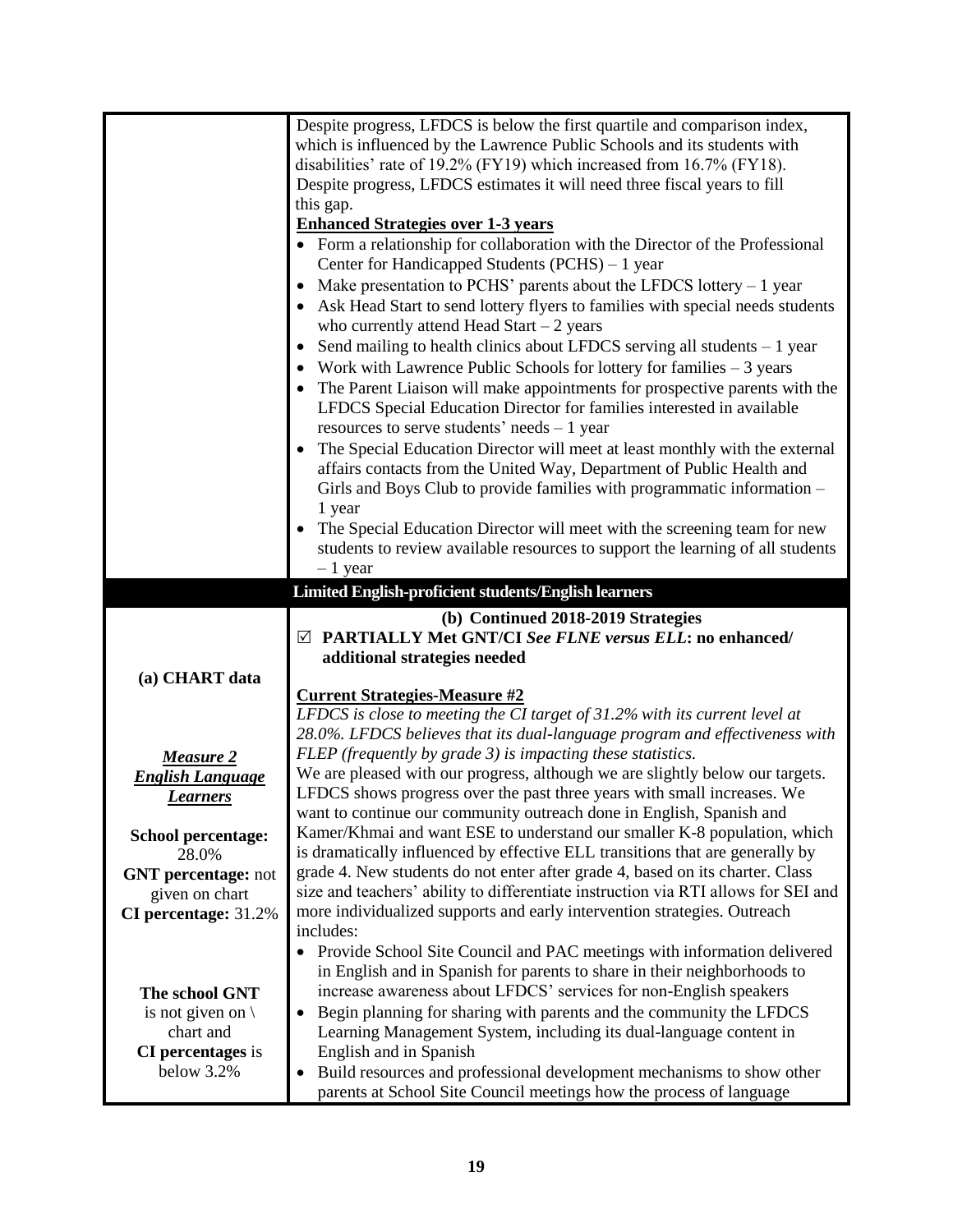|                | timelines—if outreach to Kamer/Khmai speaking families is successful,<br>that language will be added as well<br>Continue neighborhood visibility with summer home visits for incoming<br>students with continued promotion of ESL services, Family Movie and<br>Math Nights and conducting such activities in English and in Spanish                                                                                                                                                                                  |  |  |
|----------------|-----------------------------------------------------------------------------------------------------------------------------------------------------------------------------------------------------------------------------------------------------------------------------------------------------------------------------------------------------------------------------------------------------------------------------------------------------------------------------------------------------------------------|--|--|
|                | Outreach through the LPS-especially the Lawrence Family Public<br>Academy-with ads at community sites. Translation services will be<br>conducted in Spanish at parent engagement activities<br>(c) 2019-2020 Additional Strategy(ies), if needed<br>$\overline{\boxtimes}$ Did not meet GNT (not given)/CI is below for ELL, above the CI for FLNE:<br><b>Enhanced Strategies over 1-3 years.</b>                                                                                                                     |  |  |
|                | <b>Measure #1 - not needed for FLNE</b>                                                                                                                                                                                                                                                                                                                                                                                                                                                                               |  |  |
|                | Measure #2 – continue to build progress begun in FY19 for ELL                                                                                                                                                                                                                                                                                                                                                                                                                                                         |  |  |
|                | Using the after school program, provide more enrichment activities which<br>are conducted in foreign languages and invite the community to<br>culminating events to showcase language and culture $-1$ year<br>Build on success by increasing the number of staff members who are<br>bilingual/bicultural in FY19 through external activities conducted by<br>newly-hired bilingual/bicultural staff members $-2$ years                                                                                               |  |  |
|                | Continue to leverage the relationship of the bilingual/bicultural Parent<br>$\bullet$<br>Liaison who will link with the YMCA's childcare programs in Lawrence<br>and in Methuen to explain the lottery and services for students who do not<br>speak English as a first language and need language support at school -<br>1-3 years<br>Link with Casa Dominicana, Si Si Puede, St. Patrick's Church, St. Mary's<br>Church and Movement City to share information and capacity as a dual-<br>language school $-1$ year |  |  |
|                |                                                                                                                                                                                                                                                                                                                                                                                                                                                                                                                       |  |  |
|                |                                                                                                                                                                                                                                                                                                                                                                                                                                                                                                                       |  |  |
| (a) CHART data | Students eligible for free or reduced lunch (Low Income/Economically Disadvantaged)<br>(b) Continued 2018-2019 Strategies<br>$\boxtimes$ Met GNT/CI: no enhanced/additional strategies needed                                                                                                                                                                                                                                                                                                                         |  |  |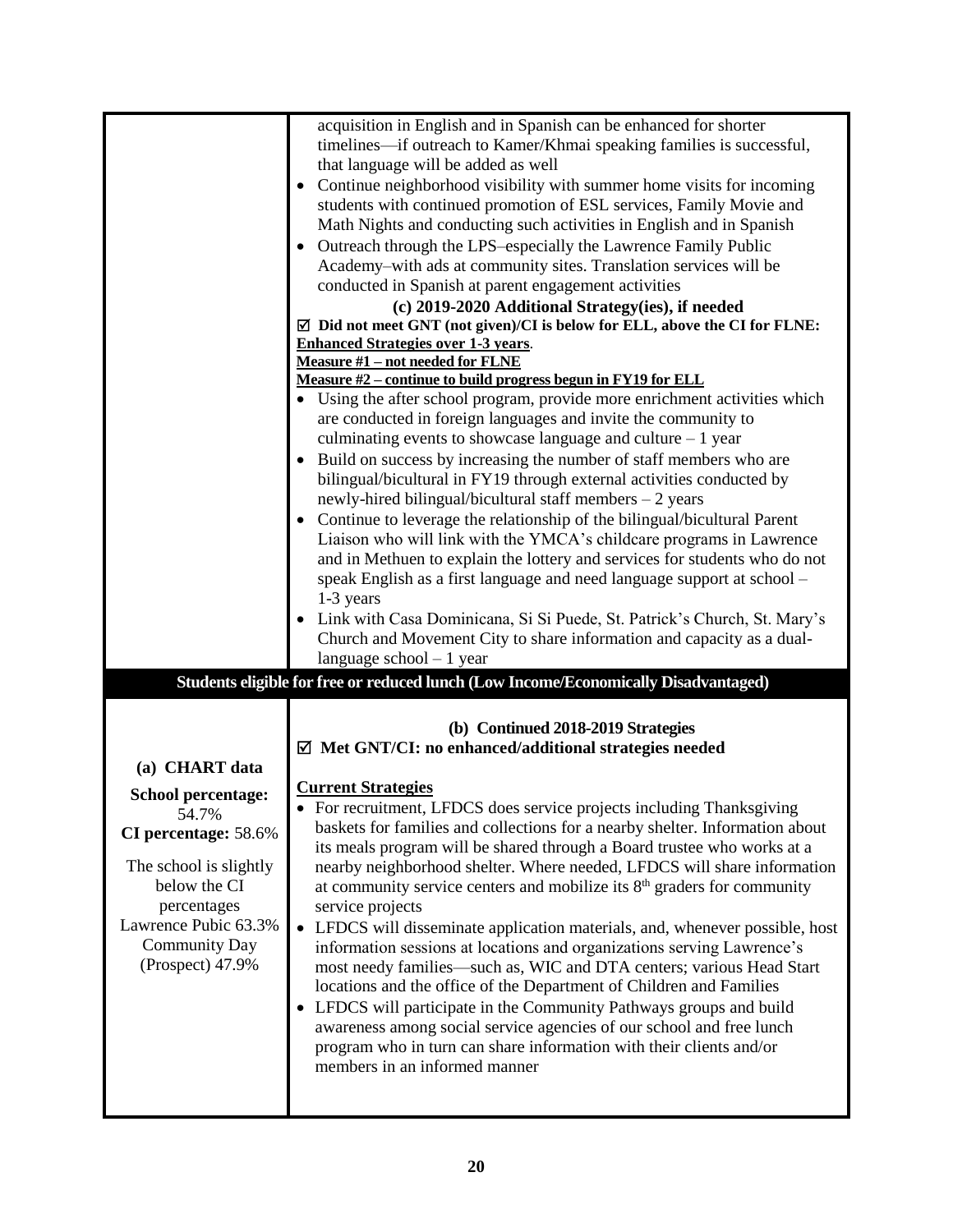|                                               | (c) 2019-2020 Additional Strategy(ies), if needed                                                                                                                                                                                                                                                                                                                                                                                                                                                                                                                                                                                                                                                                                                                                                                                                                                                                                                                                                                                                                                                                                                                                                                                                                                                                                                                                                                                                      |  |  |  |
|-----------------------------------------------|--------------------------------------------------------------------------------------------------------------------------------------------------------------------------------------------------------------------------------------------------------------------------------------------------------------------------------------------------------------------------------------------------------------------------------------------------------------------------------------------------------------------------------------------------------------------------------------------------------------------------------------------------------------------------------------------------------------------------------------------------------------------------------------------------------------------------------------------------------------------------------------------------------------------------------------------------------------------------------------------------------------------------------------------------------------------------------------------------------------------------------------------------------------------------------------------------------------------------------------------------------------------------------------------------------------------------------------------------------------------------------------------------------------------------------------------------------|--|--|--|
|                                               | $\boxtimes$ Did not meet CI: additional and/or enhanced strategies needed.<br>Enhanced strategies-3.9% below the comparison index which include<br>Lawrence Public Schools (63.3%) but higher than Community Day Prospect<br>(47.9%)<br>Explore accepting vouchers for after school child care in the school's<br>enrichment program, which may stimulate additional low income families<br>to participate in the annual lottery $-3$ years<br>Streamline methods of transportation for current students who are homeless<br>to build a reputation with community organizations about the school's<br>responsiveness to low income or homeless families $-2$ years<br>Actively promote summer enrichment vouchers for current students who are<br>homeless or economically disadvantaged to build a reputation with<br>community organizations and families in need about the school's<br>responsiveness to low-income families $-3$ years<br>• Make presentations at the Quintana Family Center to newly-arrived<br>families, often from Central America - 1 year                                                                                                                                                                                                                                                                                                                                                                                     |  |  |  |
|                                               | (d) Continued 2018-2019 Strategies                                                                                                                                                                                                                                                                                                                                                                                                                                                                                                                                                                                                                                                                                                                                                                                                                                                                                                                                                                                                                                                                                                                                                                                                                                                                                                                                                                                                                     |  |  |  |
| Students who are<br>sub-proficient            | • The MCAS (statewide benchmark) and MAP and L-FAST (internal)<br>benchmarks test scores at LFDCS are strong for a district enrolling at a low-<br>income, primarily Hispanic, urban population. The school has lengthened its<br>summer enrichment programs, added an ELL Summer full-day program for<br>students meeting benchmark in order to prevent learning losses and<br>increased its focus on health and nutrition. For recruitment of sub-proficient<br>students, there are no strategy changes with outreach in the languages of<br>English, Spanish and Kamer/Khmai<br>In all recruitment materials, we will explicitly state that our school is open<br>to all students regardless of prior academic performance. Additionally, we<br>will be explicit about how our programmatic elements (e.g., small class<br>sizes and technology use to differentiate learning) are beneficial to students<br>who have struggled academically and/or may need more intensive support<br>LFDCS collaborates with the Lawrence Pubic Schools' leadership on school<br>turnaround, targeted assistance projects, so that they are aware that a central<br>element of our mission is recruiting and serving students who may need<br>more intensive academic supports than they are receiving and can<br>encourage the families of such students to apply<br>2019-2020 Additional Strategy(ies), if needed<br>Maintain strategies from FY19 in FY20<br>٠ |  |  |  |
|                                               | (e) 2018-2019 Strategies                                                                                                                                                                                                                                                                                                                                                                                                                                                                                                                                                                                                                                                                                                                                                                                                                                                                                                                                                                                                                                                                                                                                                                                                                                                                                                                                                                                                                               |  |  |  |
| Students at risk of<br>dropping out of school | • Post lottery advertisements at the YWCA and YMCA in order to reach<br>parents receiving subsidized childcare or who are living at these<br>organizations for safety or economic reasons.<br>Share information about the charter school at Head Start and the Dept. of<br>$\bullet$<br>Transitional Assistance, so that disadvantaged families see the opportunity<br>to enroll.                                                                                                                                                                                                                                                                                                                                                                                                                                                                                                                                                                                                                                                                                                                                                                                                                                                                                                                                                                                                                                                                      |  |  |  |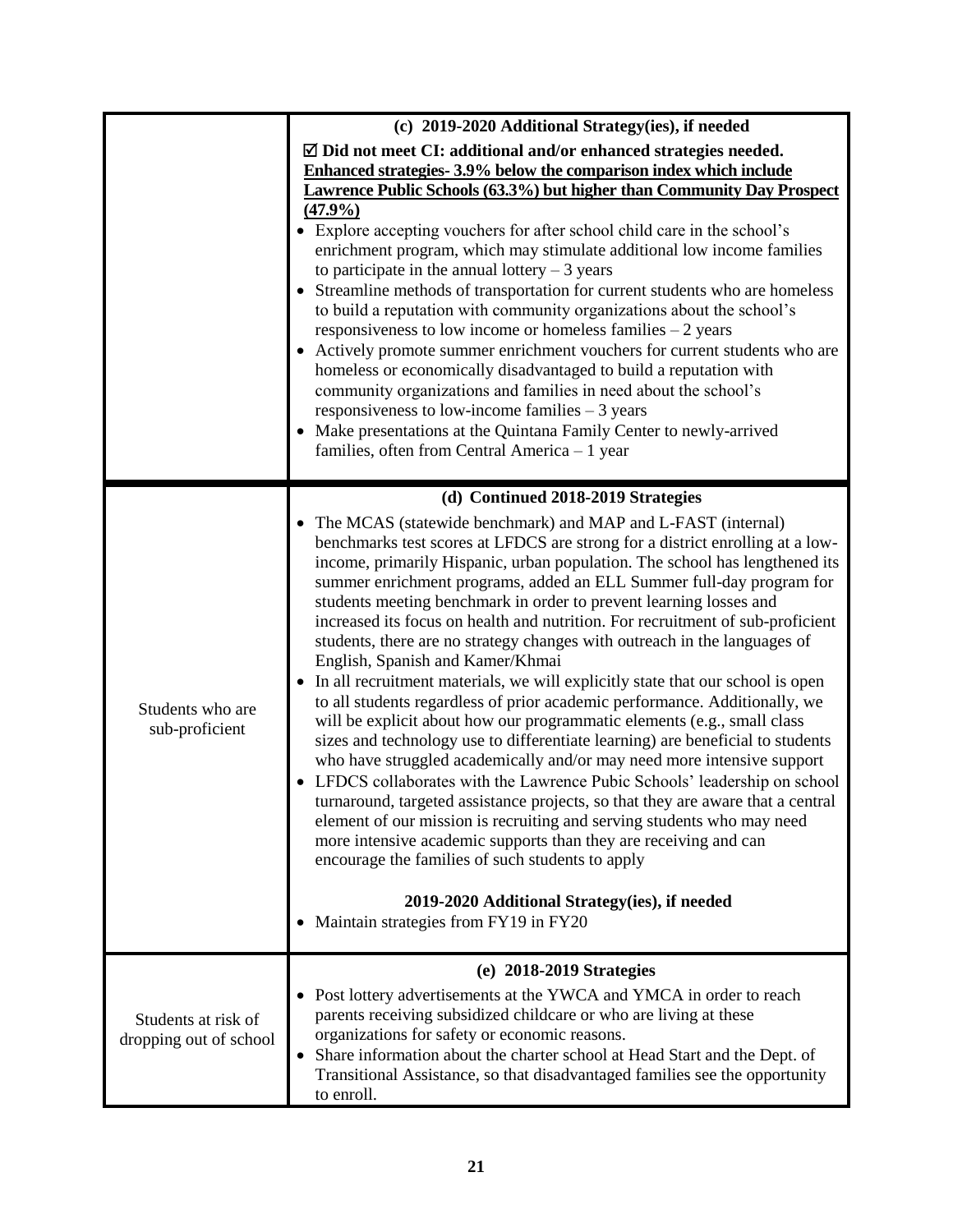|                                                                                                                                                                                                                                                                                                                                                                                                                                                                                                                                                            |                                          | • Post lottery posters at neighborhood convenience stores to inform                                                                              |  |
|------------------------------------------------------------------------------------------------------------------------------------------------------------------------------------------------------------------------------------------------------------------------------------------------------------------------------------------------------------------------------------------------------------------------------------------------------------------------------------------------------------------------------------------------------------|------------------------------------------|--------------------------------------------------------------------------------------------------------------------------------------------------|--|
|                                                                                                                                                                                                                                                                                                                                                                                                                                                                                                                                                            |                                          | community members, who lack transportation, to enroll at the charter                                                                             |  |
|                                                                                                                                                                                                                                                                                                                                                                                                                                                                                                                                                            | school.                                  | • Inform staff of Blue Skies Wellness about the charter school's lottery, so                                                                     |  |
|                                                                                                                                                                                                                                                                                                                                                                                                                                                                                                                                                            |                                          | they as trusted confidants, share information with families struggling with                                                                      |  |
|                                                                                                                                                                                                                                                                                                                                                                                                                                                                                                                                                            | mental or emotional issues.              |                                                                                                                                                  |  |
|                                                                                                                                                                                                                                                                                                                                                                                                                                                                                                                                                            |                                          | • Post lottery information at Lawrence Family Development's SISU Center<br>where teen high school dropouts learn academic and vocational skills. |  |
|                                                                                                                                                                                                                                                                                                                                                                                                                                                                                                                                                            |                                          | 2019-2020 Additional Strategy(ies), if needed                                                                                                    |  |
|                                                                                                                                                                                                                                                                                                                                                                                                                                                                                                                                                            | • Maintain strategies from FY19 in FY20. |                                                                                                                                                  |  |
|                                                                                                                                                                                                                                                                                                                                                                                                                                                                                                                                                            |                                          | $(f)$ 2018-2019 Strategies                                                                                                                       |  |
| Students who have                                                                                                                                                                                                                                                                                                                                                                                                                                                                                                                                          |                                          | • Not applicable, we do not enroll students who are age eligible to drop out                                                                     |  |
| dropped out of school                                                                                                                                                                                                                                                                                                                                                                                                                                                                                                                                      |                                          | 2019-2020 Additional Strategy(ies), if needed                                                                                                    |  |
|                                                                                                                                                                                                                                                                                                                                                                                                                                                                                                                                                            | • Maintain strategies from FY19 in FY20. |                                                                                                                                                  |  |
|                                                                                                                                                                                                                                                                                                                                                                                                                                                                                                                                                            |                                          |                                                                                                                                                  |  |
|                                                                                                                                                                                                                                                                                                                                                                                                                                                                                                                                                            |                                          | <b>Retention Plan - 2019-2020</b>                                                                                                                |  |
|                                                                                                                                                                                                                                                                                                                                                                                                                                                                                                                                                            |                                          | 2018-2019 Implementation Summary                                                                                                                 |  |
| LFDCS establishes a retention goal in its charter of 95-100% for all students and in FY2018-19 achieved<br>an overall rate for retention at 97.3%. Its goal for FY2019-20 remains the same of 95-100% retention<br>that is similar to Community Day Prospect (FY19 retention for all students $@$ 97.6%). For kindergarten<br>students the levels were: Kindergarten-97.6%, Grade 1-100%, Grade 2-96.4%, Grade 3-98.8%, Grade 4-<br>95.1%, Grade 5-98.8%, Grade 6-98.0%, Grade 7-92.5% and Grade 8-not applicable as they exit in June<br>for high school. |                                          |                                                                                                                                                  |  |
| According to the "the Chart," all grades, with the exception of grade 7, were at or above target of 95-<br>100% retention. Grade 7 was at an attrition of 7.5 or 92.5% due to students moving to different middle<br>schools. LFDCS is proud that all measured subgroups were at or above 95% - with an exact retention of<br>97.3%. The results are: English Language Learners at 97.8%, High Needs at 97.9%, Low Income at<br>98.1% and Students with Disabilities at 98.0%.                                                                             |                                          |                                                                                                                                                  |  |
| It is acknowledged that Lawrence's prevalent languages are listed as English, Spanish and<br>Kamer/Khmai. If Kamer/Khmai-speaking families are added in the future to the student base, all<br>retention strategies will apply to them as they do to speakers of English and Spanish.                                                                                                                                                                                                                                                                      |                                          |                                                                                                                                                  |  |
| <b>Overall Student Retention Goal</b>                                                                                                                                                                                                                                                                                                                                                                                                                                                                                                                      |                                          |                                                                                                                                                  |  |
| <b>Annual Goal for Student Retention</b>                                                                                                                                                                                                                                                                                                                                                                                                                                                                                                                   |                                          | 95%                                                                                                                                              |  |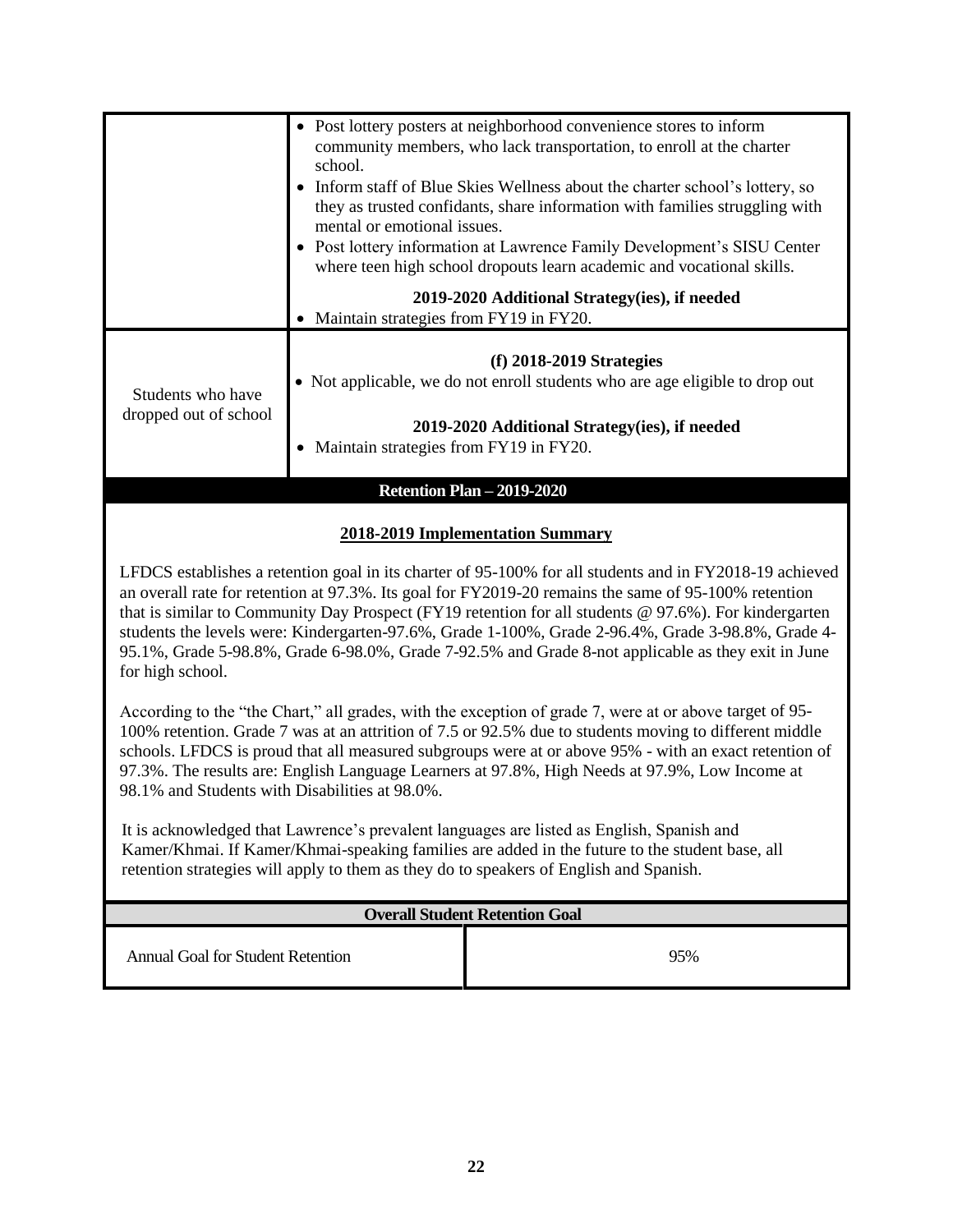| Retention Plan - 2019-2020 Strategies                 |                                                                                                                                                                                                                                          |  |  |
|-------------------------------------------------------|------------------------------------------------------------------------------------------------------------------------------------------------------------------------------------------------------------------------------------------|--|--|
| Special education students/students with disabilities |                                                                                                                                                                                                                                          |  |  |
|                                                       | (b) Continued 2018-2019 Strategies                                                                                                                                                                                                       |  |  |
|                                                       | $\boxtimes$ Below third quartile: no enhanced/additional strategies needed<br>Build professional development and demonstrate best practices through the<br>$\bullet$                                                                     |  |  |
| (a) CHART data                                        | Massachusetts Charter School Association's Model Special Education<br>Model School Project as well as guest access to the LFDCS Learning<br>Management System (Schoology)                                                                |  |  |
| School percentage:<br>2.0%                            | Provide all students with technology support (hardware and software) and<br>$\bullet$                                                                                                                                                    |  |  |
| Third Quartile: 17.4%                                 | differentiate teaching techniques                                                                                                                                                                                                        |  |  |
| The school's attrition                                | Build SPED capacity through an expanded inventory of assessment options<br>$\bullet$                                                                                                                                                     |  |  |
| rate is <b>below</b> third<br>quartile percentages.   | Evaluate SPED referrals and needs in a timely way, assure that all SPED<br>$\bullet$<br>staff receives professional development and possesses certification                                                                              |  |  |
| <b>Retention Rate for</b>                             | Maintain paraprofessional support at the early childhood level and maintain<br>$\bullet$<br>small class size for all grade levels                                                                                                        |  |  |
| FY2018-19=98.0%<br>Goal for FY2019-20                 | Provide K-1 home visits to enhance communication with parents of student<br>$\bullet$<br>support services                                                                                                                                |  |  |
| remains: 95% or                                       | Involve parents at Board meetings, events and SPED PAC meetings<br>$\bullet$                                                                                                                                                             |  |  |
| better                                                | Fully integrate the needs of SPED students in RTI and in all programs<br>$\bullet$                                                                                                                                                       |  |  |
|                                                       | (c) 2019-2020 Additional Strategy(ies), if needed                                                                                                                                                                                        |  |  |
|                                                       | Maintain strategies from FY19 in FY20                                                                                                                                                                                                    |  |  |
|                                                       | Limited English-proficient students/English learners                                                                                                                                                                                     |  |  |
|                                                       | (b) Continued 2018-2019 Strategies                                                                                                                                                                                                       |  |  |
|                                                       | $\boxtimes$ Below third quartile: no enhanced/additional strategies needed.                                                                                                                                                              |  |  |
| (a) CHART data                                        | Maintain Title Three activities for parents and review quarterly the ELL<br>$\bullet$<br>Coordinated Program Review expectations                                                                                                         |  |  |
| School percentage:<br>1.2%                            | Use Title IV activities in poetry, art, coding and music to expand academic<br>$\bullet$<br>language of limited English students                                                                                                         |  |  |
| <b>Third Quartile:</b><br>17.3%                       | Fully integrate SEI techniques into professional development resources<br>$\bullet$<br>available on our Learning Management System (Schoology)                                                                                           |  |  |
| The school's attrition                                | Provide full translation services to parents at meetings, family events and<br>$\bullet$<br>SPED PAC meetings                                                                                                                            |  |  |
| rate is below third<br>quartile percentages.          | Through Spanish translations, maximize participation of non-English<br>$\bullet$<br>speaking parents with bilingual websites, letters, support services at the<br>Quintana Family Center and at parent conferences and by using Spanish- |  |  |
| <b>Retention Rate for</b><br>FY2018-19= 97.8%         | translated "AP Notify" messages                                                                                                                                                                                                          |  |  |
| Goal for FY2019-20<br>remains: 95% or                 | (c) 2019-2020 Additional Strategy(ies), if needed                                                                                                                                                                                        |  |  |
| better                                                |                                                                                                                                                                                                                                          |  |  |
|                                                       | Maintain strategies from FY19 in FY20<br>$\bullet$                                                                                                                                                                                       |  |  |
|                                                       | Maintain ELLs students in FY20 as in FY19                                                                                                                                                                                                |  |  |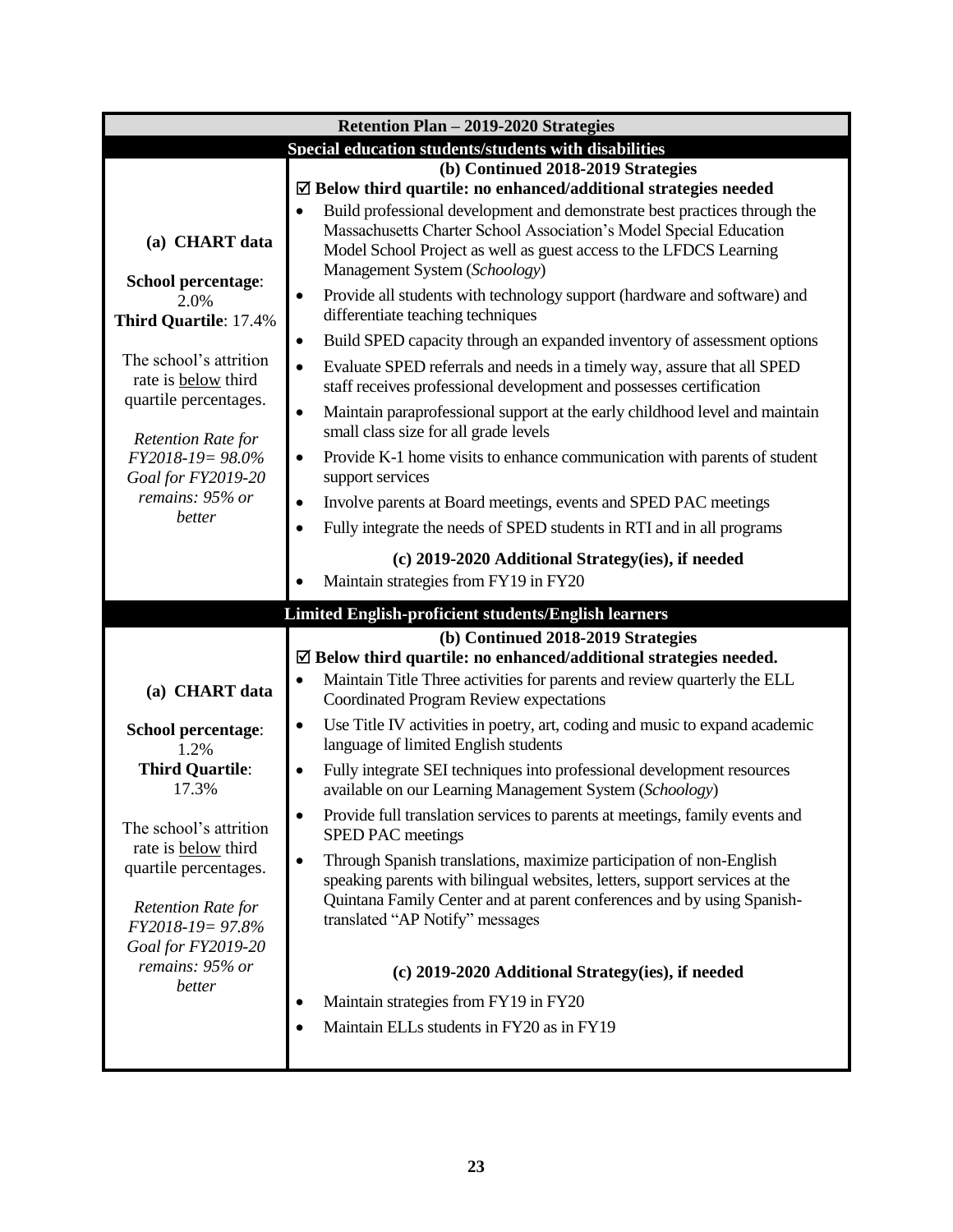| Students eligible for free or reduced lunch (low income/economically disadvantaged)                                                                                                                                         |                                                                                                                                                                                                                                                                                                                                                                                                                                                                                                                                                                                                                                                                                                                                                                                                                                                                                                                                                                                                                                                                                                                                                                                                                                                                                                                                                                                                                                                             |  |  |
|-----------------------------------------------------------------------------------------------------------------------------------------------------------------------------------------------------------------------------|-------------------------------------------------------------------------------------------------------------------------------------------------------------------------------------------------------------------------------------------------------------------------------------------------------------------------------------------------------------------------------------------------------------------------------------------------------------------------------------------------------------------------------------------------------------------------------------------------------------------------------------------------------------------------------------------------------------------------------------------------------------------------------------------------------------------------------------------------------------------------------------------------------------------------------------------------------------------------------------------------------------------------------------------------------------------------------------------------------------------------------------------------------------------------------------------------------------------------------------------------------------------------------------------------------------------------------------------------------------------------------------------------------------------------------------------------------------|--|--|
|                                                                                                                                                                                                                             | (b) Continued 2018-2019 Strategies                                                                                                                                                                                                                                                                                                                                                                                                                                                                                                                                                                                                                                                                                                                                                                                                                                                                                                                                                                                                                                                                                                                                                                                                                                                                                                                                                                                                                          |  |  |
| (a) CHART data                                                                                                                                                                                                              | $\boxtimes$ Below median and third quartile: no enhanced/additional strategies                                                                                                                                                                                                                                                                                                                                                                                                                                                                                                                                                                                                                                                                                                                                                                                                                                                                                                                                                                                                                                                                                                                                                                                                                                                                                                                                                                              |  |  |
| School percentage: 1.9%<br>Third Quartile: 16.3%<br>The school's attrition rate<br>is below third quartile<br>percentages.<br><b>Retention Rate for</b><br>FY2018-19= 98.1%<br>Goal for FY2019-20<br>remains: 95% or better | needed<br>Continue to align activities for access, diversity and equity to the charter<br>$\bullet$<br>and LFDCS mission which is "Strengthening FamiliesBuilding<br>Community"<br>Use grants (Title One, Title Three, Title IIA and foundation supports) to<br>$\bullet$<br>supplement the core instructional and student support services<br>Invite school community to LFDCS' summer Food Fiesta and other<br>٠<br>special events<br>Maintain the diversity of parent involvement activities and involve low-<br>٠<br>income parents in leadership opportunities<br>(c) 2019-2020 Additional Strategy(ies), if needed<br>Maintain strategies from FY19 in FY20<br>٠                                                                                                                                                                                                                                                                                                                                                                                                                                                                                                                                                                                                                                                                                                                                                                                      |  |  |
|                                                                                                                                                                                                                             | $(d)$ 2018-2019 Strategies                                                                                                                                                                                                                                                                                                                                                                                                                                                                                                                                                                                                                                                                                                                                                                                                                                                                                                                                                                                                                                                                                                                                                                                                                                                                                                                                                                                                                                  |  |  |
| Students who are sub-<br>proficient                                                                                                                                                                                         | Offer extended-day Saturday and Summer Programs for intervention,<br>٠<br>language development and enrichment<br>Host monthly grade-level meetings on the curriculum and<br>٠<br>interventions<br>Maintain low student-to-teacher ratios to allow maximum<br>$\bullet$<br>opportunities for individualized instruction<br>Add Professional Development Practices with blended learning to<br>٠<br>further differentiate instruction and maximize project-based learning                                                                                                                                                                                                                                                                                                                                                                                                                                                                                                                                                                                                                                                                                                                                                                                                                                                                                                                                                                                     |  |  |
|                                                                                                                                                                                                                             | (e) 2018-2019 Strategies                                                                                                                                                                                                                                                                                                                                                                                                                                                                                                                                                                                                                                                                                                                                                                                                                                                                                                                                                                                                                                                                                                                                                                                                                                                                                                                                                                                                                                    |  |  |
| Students at risk of<br>dropping out of school                                                                                                                                                                               | LFDCS Secondary School Coordinators to work with Upper School<br>٠<br>students in grades 6 to grade 8 on admission plans and retention<br>strategies in high schools to ensure high school retention and track<br>outcomes over time<br>Through a strong academic program, academic support with high<br>$\bullet$<br>school transitions ("Opening Doors") and in-house and contracted<br>student support services, LFDCS will continue to support the<br>social/emotional needs of all of its students<br>Continue the high performance of the restructured Opening Doors<br>programs with Secondary School Coordinators increasing the<br>connections between high school admissions and retention<br>Continue increased data tracking of scholarships and high school<br>$\bullet$<br>progress from the Superintendent's office for results monitoring<br>LFDCS' Parent Liaison (who is its Homeless Liaison) and the School<br>Nurses (all bilingual) provide support to students and families by<br>identifying warning signs for students who may be at risk of dropping<br>out of school when age-eligible<br>Provide scholarships and transportation for homeless students to<br>٠<br>Summer Academy, work with parents to provide transportation when<br>parents need to leave their homes in an emergency and work with a<br>neighborhood homeless shelter for student support<br>Provide remote access and a webcam in the classroom to students |  |  |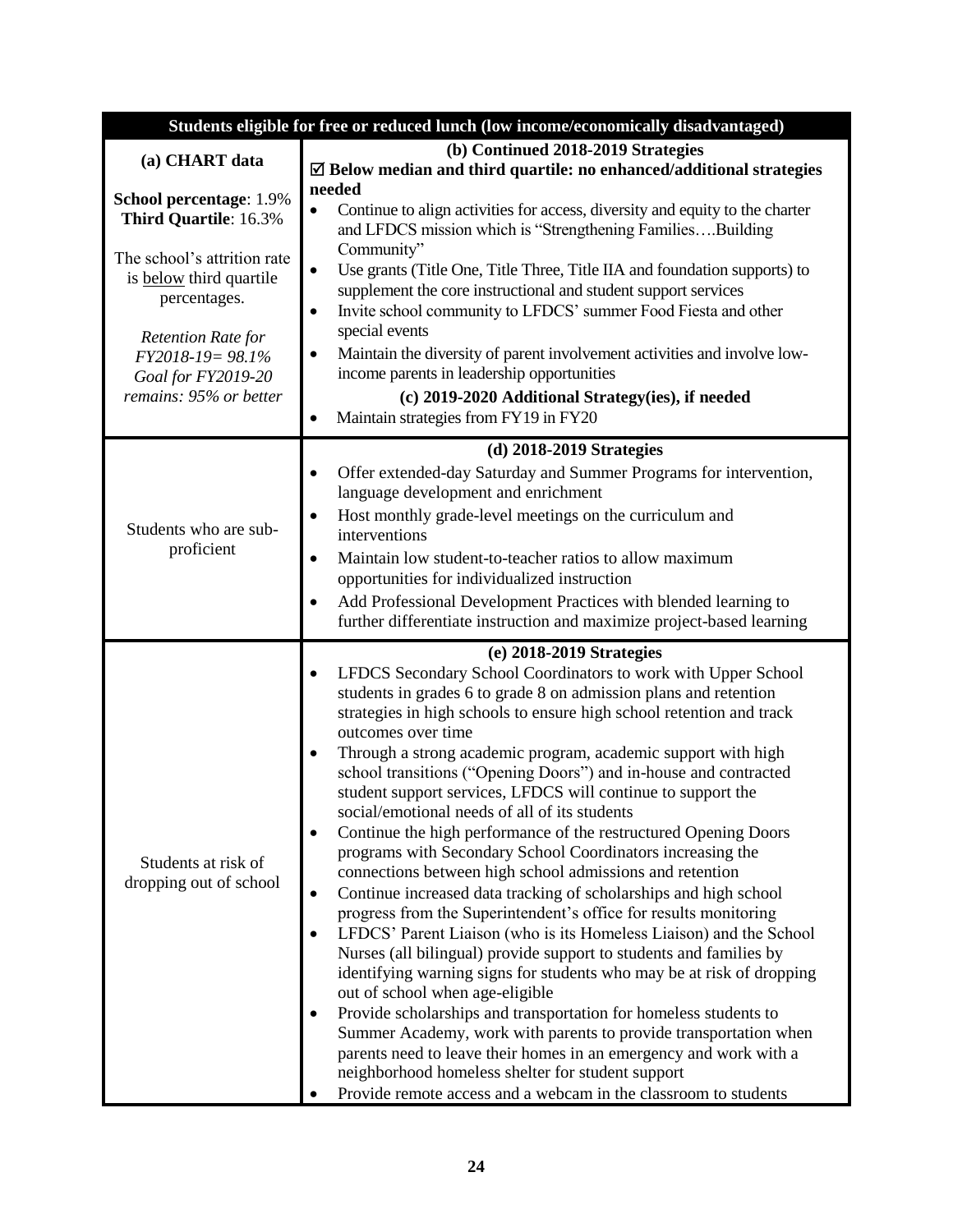|                                            | who are hospitalized or homebound for an extended period of time<br>Share with parents of the charter school information issues related to<br>this population through the management organization of LFDCS<br>(Lawrence Family Development, Inc. program for teen dropouts)<br>Run sessions for teachers on engagement and student behavior as well as<br>for parents on discipline<br>Get information about students at risk and retention strategies from the<br>Department of Children and Families and the Department of Transitional<br>Assistance through the Community Pathways |
|--------------------------------------------|----------------------------------------------------------------------------------------------------------------------------------------------------------------------------------------------------------------------------------------------------------------------------------------------------------------------------------------------------------------------------------------------------------------------------------------------------------------------------------------------------------------------------------------------------------------------------------------|
|                                            | 2019-2020 Additional Strategy(ies), if needed<br>Maintain strategies from FY19 in FY20.                                                                                                                                                                                                                                                                                                                                                                                                                                                                                                |
| Students who have<br>dropped out of school | $(f)$ 2018-2019 Strategies<br>No change; LFDCS is a Kindergarten to grade 8 school                                                                                                                                                                                                                                                                                                                                                                                                                                                                                                     |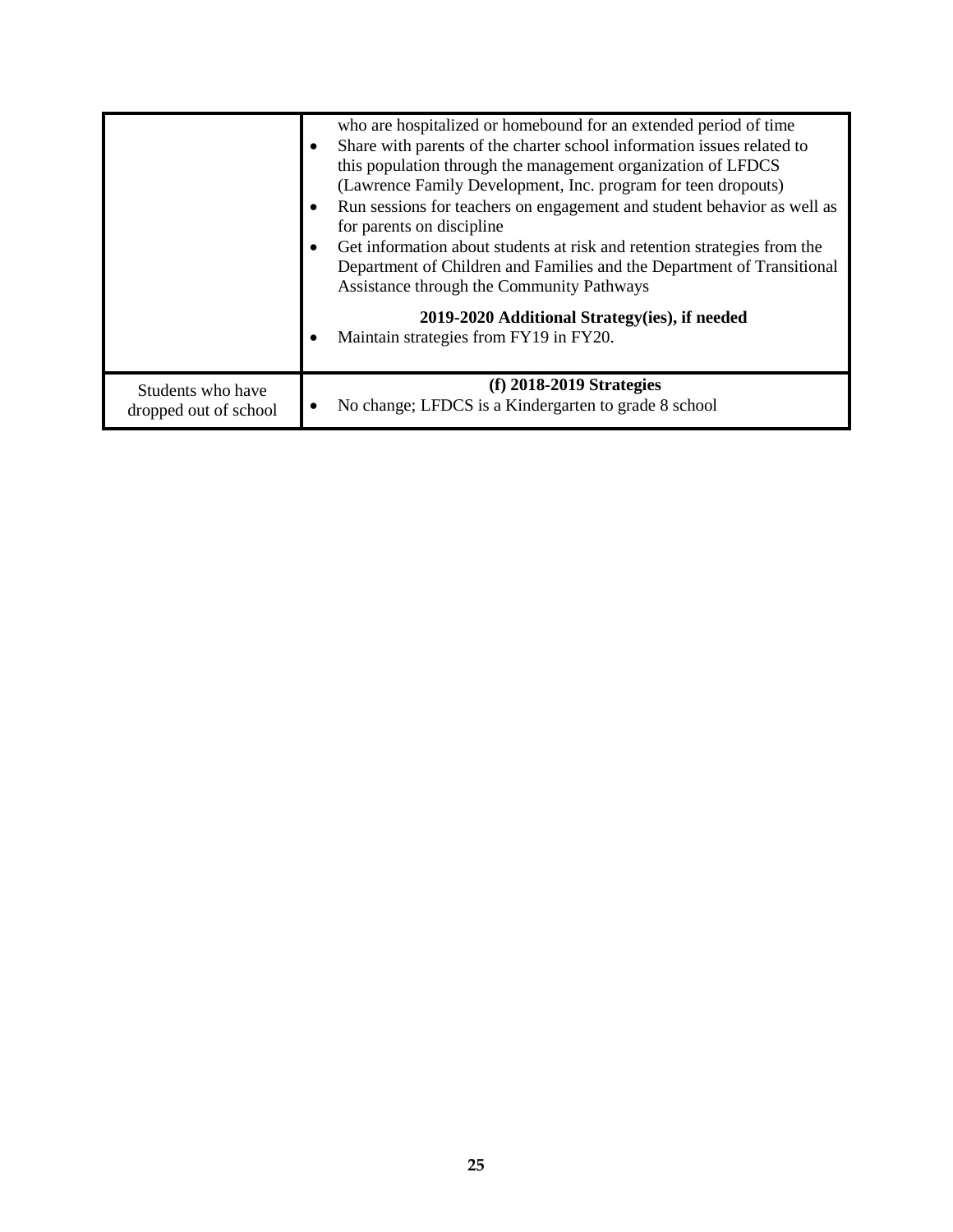#### **APPENDIX C - SCHOOL AND STUDENT DATA**

**<http://profiles.doe.mass.edu/profiles/student.aspx?orgcode=04540205&orgtypecode=6&>**

Listed below is student demographic and subgroup information from the June, 2019 SIMS report.

| STUDENT DEMOGRAPHIC AND SUBGROUP INFORMATION |               |                          |  |
|----------------------------------------------|---------------|--------------------------|--|
| <b>Race/Ethnicity</b>                        | # of students | % of entire student body |  |
| African-American                             | 5             | .66%                     |  |
| Asian                                        | $\theta$      | 0%                       |  |
| Hispanic                                     | 743           | 98.28%                   |  |
| Native American                              | $\Omega$      | 0%                       |  |
| White                                        | 8             | 1.06%                    |  |
| Native Hawaiian, Pacific Islander            | $\Omega$      | $0\%$                    |  |
| Multi-race, non-Hispanic                     | ∩             | 0%                       |  |
| Special education                            | 70            | 9.26%                    |  |
| Limited English proficient                   | 212           | 28.04%                   |  |
| <b>Economically Disadvantaged</b>            | 421           | 55.69%                   |  |

| <b>TEACHERS AND STAFF ATTRITION FOR FY'2018-2019</b> |                                   |                                         |                                         |                              |
|------------------------------------------------------|-----------------------------------|-----------------------------------------|-----------------------------------------|------------------------------|
|                                                      | Number last day<br>of FY2018-2019 | <b>Departures during</b><br>FY2018-2019 | <b>Departures end</b><br>of FY2018-2019 | <b>Reason for departure</b>  |
| <b>Teachers</b>                                      | 62                                | h                                       |                                         | 6 resigned<br>7 non-renewals |
| Other Staff                                          | 44                                |                                         |                                         | 4 resigned<br>1 non-renewal  |

| <b>BOARD AND COMMITTEE INFORMATION</b>                                                                          |    |  |  |
|-----------------------------------------------------------------------------------------------------------------|----|--|--|
| Number of commissioner-approved board members as of August 1, 2019                                              | 13 |  |  |
| Minimum number of board members in approved bylaws                                                              | h  |  |  |
| Maximum number of board members in approved bylaws                                                              | 13 |  |  |
| Number of board committee members who are neither trustees nor school<br>employees during 2018-2019 school year |    |  |  |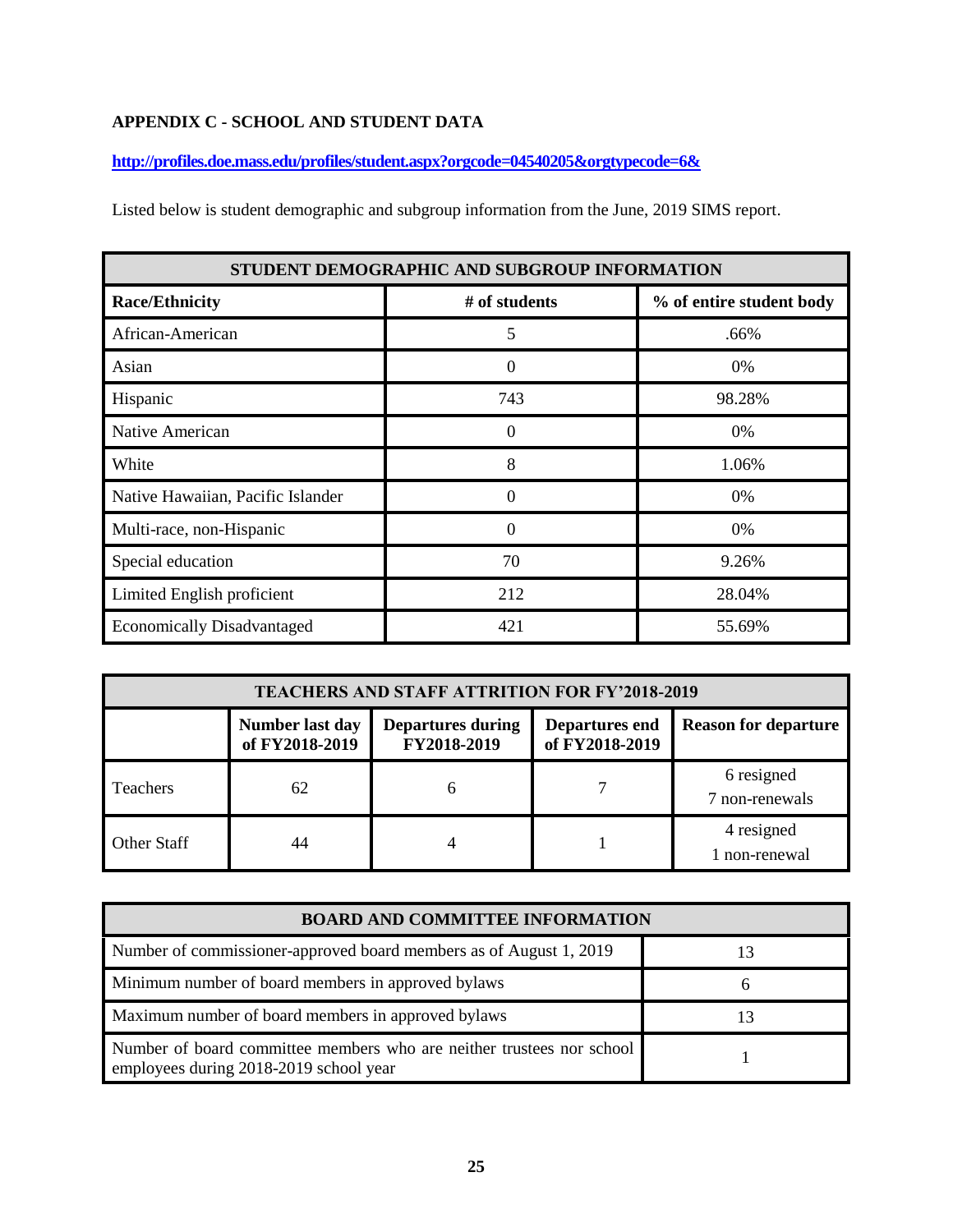| <b>ADMINISTRATIVE ROSTER FOR FY2018-2019</b>                                                                                                                                                                                                                                                    |                                                                                                  |                             |                    |  |
|-------------------------------------------------------------------------------------------------------------------------------------------------------------------------------------------------------------------------------------------------------------------------------------------------|--------------------------------------------------------------------------------------------------|-----------------------------|--------------------|--|
| Name, Title                                                                                                                                                                                                                                                                                     | <b>Brief Job Description</b>                                                                     | <b>Start</b><br><b>Date</b> | End<br><b>Date</b> |  |
| <b>Ralph Carrero</b><br>Superintendent                                                                                                                                                                                                                                                          | Chief Executive Officer - Responsible for<br>implementation of mission, policies & budget        | 8/07                        |                    |  |
| Judith Marley, EdD<br>Asst. Superintendent                                                                                                                                                                                                                                                      | Responsible for Administration, Reporting and<br>Compliance; Serves as Superintendent's designee | 9/14                        |                    |  |
| Susan Earabino, EdD, Principal                                                                                                                                                                                                                                                                  | Head of Educational Program - Hiring, supervision,<br>training, evaluation of staff/curriculum   | 7/14                        |                    |  |
| Janis Brodeur<br><b>Special Education Director</b>                                                                                                                                                                                                                                              | Special Education program: staffing, IEPs, establish<br>procedures, etc.                         | 8/13                        | 6/19               |  |
| Stephanie Cole<br>Head of Upper School                                                                                                                                                                                                                                                          | Building operations, student behavior and discipline,<br>schedules, parent communication         | 7/08                        | 8/18               |  |
| Jennifer Barnhill<br><b>Head of Upper School</b>                                                                                                                                                                                                                                                | Building operations, student behavior and discipline,<br>schedules, parent communication         | 8/18                        |                    |  |
| Jennifer Barnhill<br>Head of Lower School                                                                                                                                                                                                                                                       | Building operations, student behavior and discipline,<br>schedules, parent communication         | 8/13                        | 8/18               |  |
| Hali Castleman<br>Head of Lower School                                                                                                                                                                                                                                                          | Building operations, student behavior and discipline,<br>schedules, parent communication         | 8/18                        |                    |  |
| Hali Castleman<br><b>ELL Coordinator</b>                                                                                                                                                                                                                                                        | ELL program (stipend position)                                                                   | 9/13                        |                    |  |
| Erica Crescenzo<br>Head of Academy                                                                                                                                                                                                                                                              | Building operations, student behavior and discipline,<br>schedules, parent communication         | 7/14                        |                    |  |
| <b>Justin Hodgkins</b><br>Director, Nutritional Services                                                                                                                                                                                                                                        | Food services                                                                                    | 7/16                        |                    |  |
| Sacha Lu<br><b>Enrichment Coordinator</b>                                                                                                                                                                                                                                                       | After-school enrichment program                                                                  | 8/17                        |                    |  |
| George Masterson<br><b>STEM Coordinator</b>                                                                                                                                                                                                                                                     | Science curriculum and partnerships                                                              | 8/15                        |                    |  |
| Nicole Arpin<br>Teacher Coach/RTI Coordinator                                                                                                                                                                                                                                                   | Teacher Coach/RTI program                                                                        | 8/18                        |                    |  |
| Anna Yuen<br>Digital Instructor                                                                                                                                                                                                                                                                 | <b>Blended Learning Program</b>                                                                  | 8/17                        |                    |  |
| Please Note: The Director of Finance, Technology Coordinator and Maintenance Supervisor all do work<br>for the Lawrence Family Development Charter School but are employed by Lawrence Family<br>Development, Inc., the management organization for Lawrence Family Development Charter School. |                                                                                                  |                             |                    |  |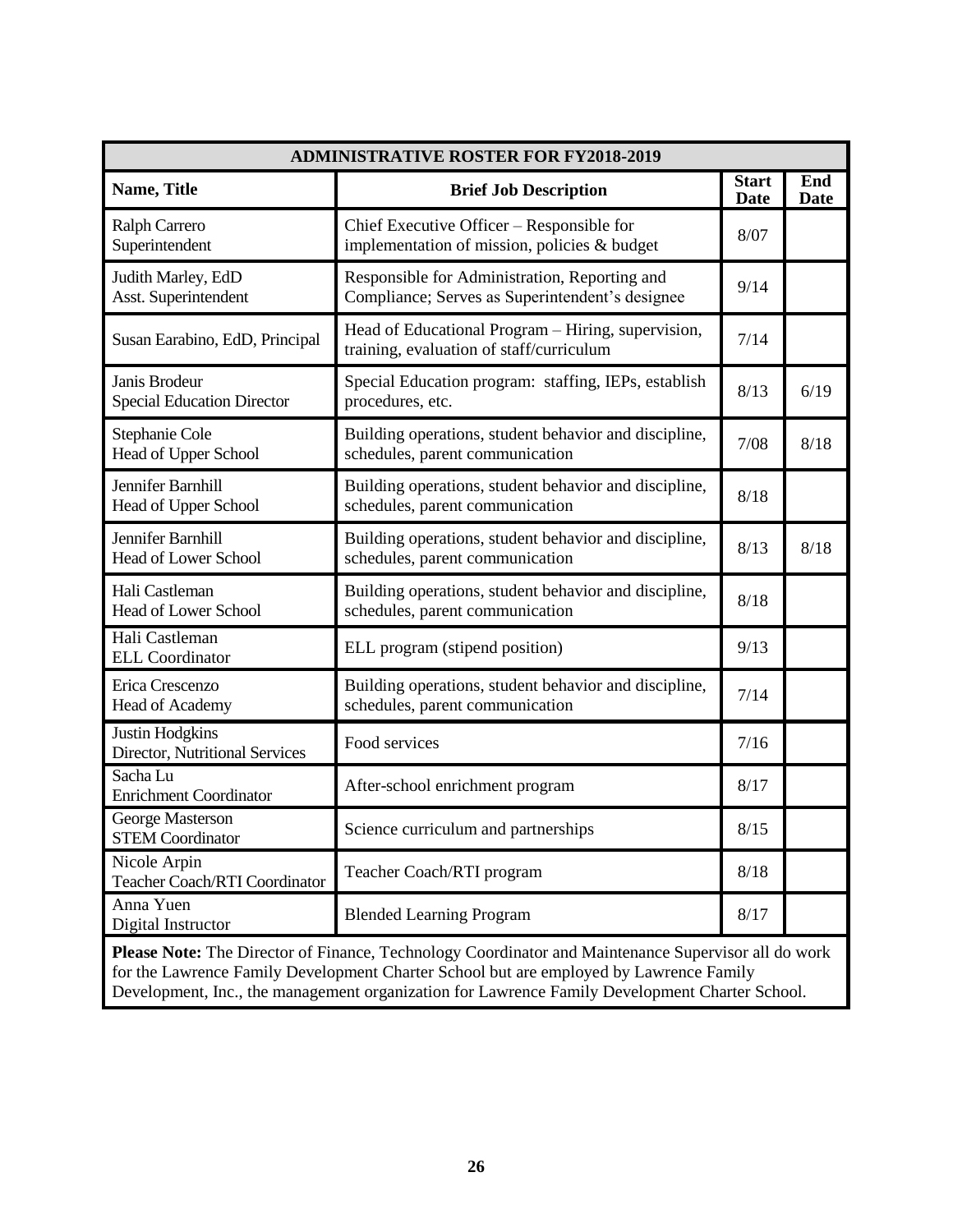| <b>BOARD OF TRUSTEES - FY2018-2019</b> |                   |                                                                                      |                                                                                         |                                                                                                |  |  |  |
|----------------------------------------|-------------------|--------------------------------------------------------------------------------------|-----------------------------------------------------------------------------------------|------------------------------------------------------------------------------------------------|--|--|--|
| <b>Name</b>                            | <b>Position</b>   | <b>Committee Affiliation</b>                                                         | Area of expertise<br>and/or additional role<br>at school                                | Number &<br>length of<br>term(s)<br>including date<br>of election and<br>expiration of<br>term |  |  |  |
| Raquel Bauman                          | President         | <b>Community Stakeholder</b>                                                         | Retired                                                                                 | $3rd$ term<br>2/2011-12/2019                                                                   |  |  |  |
| Joan Thompson                          | Vice<br>President | <b>Community Stakeholder</b>                                                         | Professor<br><b>Endicott College</b>                                                    | $2nd$ term<br>1/2014-8/2019                                                                    |  |  |  |
| Anne Hemmer                            | Treasurer         | <b>Community Stakeholder</b>                                                         | Retired<br><b>East Boston Savings</b><br><b>Bank</b>                                    | $3rd$ term<br>4/2010-8/2019                                                                    |  |  |  |
| <b>Beilis</b> Soto                     | Clerk             | Parent representative                                                                | <b>Small Business Owner</b>                                                             | $2nd$ term<br>12/2014-8/2020                                                                   |  |  |  |
| Rita Almanzar                          | Trustee           | Parent representative                                                                | <b>Tech Assistant</b><br>Lowell General Hospital                                        | $2nd$ term<br>12/2013-8/2019                                                                   |  |  |  |
| Rosalia Gallo                          | Trustee           | <b>Community Stakeholder</b>                                                         | Dentist                                                                                 | $1st$ term<br>9/2018-8/2021                                                                    |  |  |  |
| Agustina Lopez                         | Trustee           | <b>School Site Council</b><br>Representative/Ex-<br>officio Parent<br>representative | Glove Box Operator<br>Straumann                                                         | $1st$ term<br>11/2017-8/2020                                                                   |  |  |  |
| Lynnette McRae                         | Trustee           | Parent representative                                                                | <b>Admissions Counselor</b><br>Cambridge College                                        | $1st$ term<br>6/2018-9/2021                                                                    |  |  |  |
| Ana Medina                             | Trustee           | LFD, Inc. representative                                                             | Discipline Coordinator<br><b>Greater Lawrence</b><br><b>Vocational High School</b>      | $2nd$ term<br>12/2014-8/2020                                                                   |  |  |  |
| Ilonka Mora                            | Trustee           | Parent representative                                                                | <b>Quality Control Clerk</b><br>The Gem Group                                           | $3rd$ term<br>1/2011-8/2019                                                                    |  |  |  |
| <b>Christopher Needham</b>             | Trustee           | <b>Community Stakeholder</b>                                                         | <b>Needham Associates</b>                                                               | $1st$ term<br>5/2019-8/2022                                                                    |  |  |  |
| Yokasta Perez                          | Trustee           | Parent representative                                                                | <b>HIM Scanner Lead Clerk</b><br><b>Greater Lawrence Family</b><br><b>Health Center</b> | $2nd$ term<br>1/2014-8/2020                                                                    |  |  |  |
| Mercedes Silia                         | Trustee           | Parent representative                                                                | <b>Training Coordinator</b><br><b>Charles River</b>                                     | 1st term<br>5/2018-8/2021                                                                      |  |  |  |